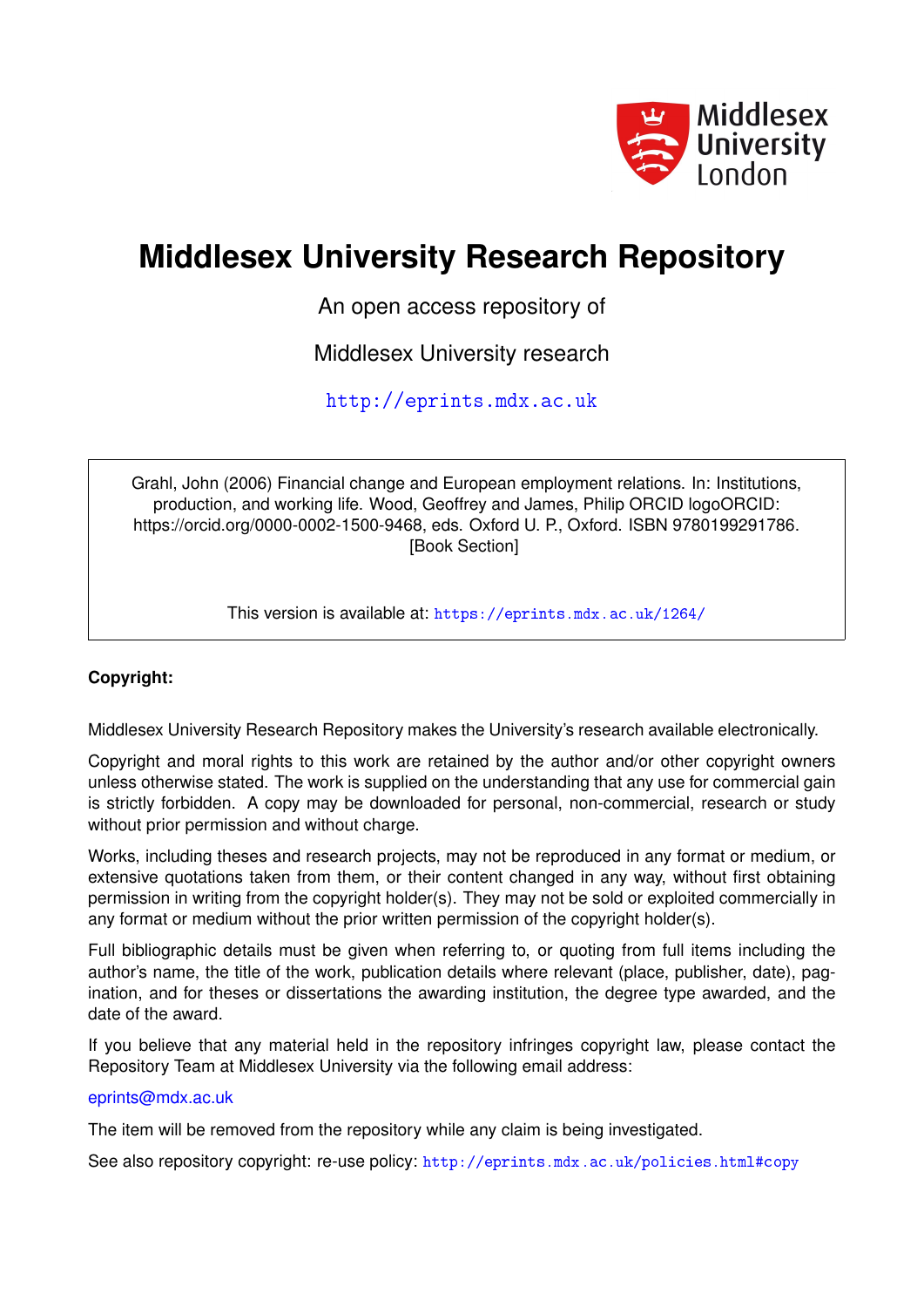## **6**

# **Financial Change and European Employment Relations**

*John Grahl*

## **Introduction**

This chapter explores the changing consequences of financialization in liberal market economies, the effects of its gradual penetration into cooperative market economies, and the possibilities for new forms of institutional hybridity. In doing so, it suggests, first, that the financial changes taking place in many countries have been widely misunderstood and, second, that the consequences of these changes for employment relations, although often adverse, are not necessarily so.

## **Aspects of Financial Change**

What is sometimes referred to as the 'financialization' (for one analysis see Froud, Johal, and Williams 2002) of socioeconomic systems involves a number of phenomena. Three economic aspects of financial change are frequently referred to; it is important to distinguish between them. (There are also important cultural and linguistic aspects—such as the widespread perception that financial institutions and financial markets are central locations in society today.)

## *The Growth of Finance*

First, there is simply the growth of finance and of the financial sector. There is more finance about in that economic agents today hold more financial claims on each other than in the past, relative to GDP as a measure of economic development. Expenditures, both for investment and consumption, are more likely to be supported by credit or other forms of finance than in the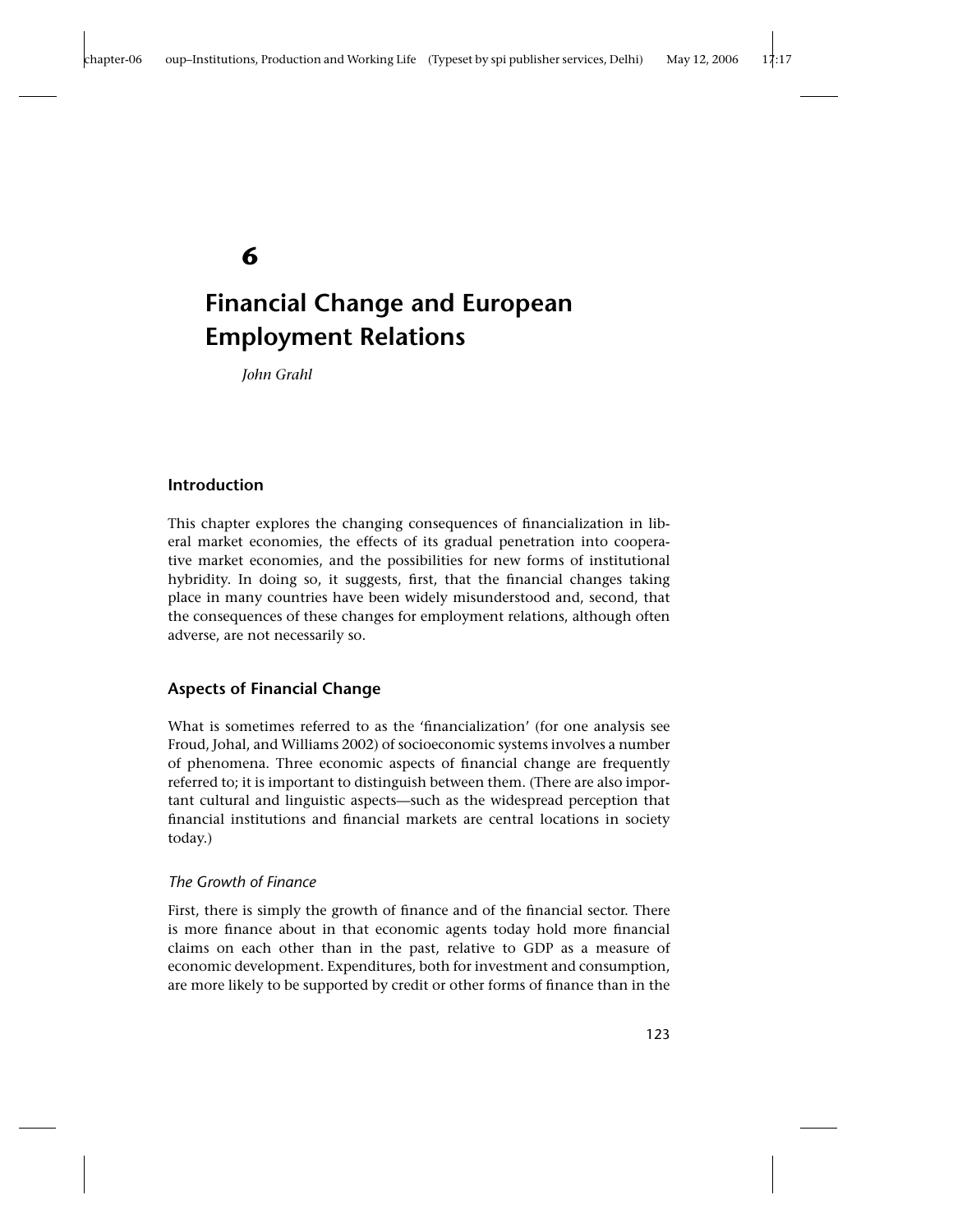past. The balance sheets of households and businesses carry a higher level of both financial assets and liabilities relative to real assets such as buildings or equipment.

This expansion of finance involves an expansion of the financial sector, of the corporations and other institutions which collect monetary resources from the public and channel them either to the agents who will use them or onto the financial markets. This is now a larger sector by all measures the percentage of the workforce it employs, the share of national income for which it accounts, and the size of the financial flows and financial assets and liabilities involved. This expansion goes along with the expansion of closely related activities such as real estate: some commentators speak of a spreading finance, insurance, real estate (FIRE).

## *Disintermediation and Securitization*

The second aspect of change is in the nature of finance. Financial markets, for company shares, bonds and other debt instruments, foreign exchange (FX), and derivatives, such as options and futures based on these assets, play an increasingly important role in the financial system; at the same time classical bank finance—the advance of credit from a bank, based on the deposits it receives from the public, is becoming relatively less important in quantitative terms. This shift, sometimes referred to as *disintermediation*, is linked to a liberalization of finance which allows investors in securities and issuers of securities to operate in many countries. The move away from classical bank intermediation should not be regarded as implying a decline in the importance of banks as institutions. In fact, the big banks are the key players in the whole transformation. Although deposit-taking and bank credit today make up a smaller proportion of the banks' activities, they are involved in every aspect of the security market-based finance which has emerged in recent decades. The banks issue securities on their own behalf and on behalf of corporate customers; they make markets in many securities; provide many of the services linked to security trading, such as investment analysis, fund management, and the settlement of transactions.

This change in the nature of finance, however, also involves the rise of other financial corporations to rival the banks—these are the institutional investors: pension funds, insurance companies, and investment companies such as unit trusts in Britain or mutual investment companies in the United States. In classical bank intermediation the provider of funds, the depositor, has a claim on the bank, not on the borrower who actually uses the funds. He or she relies on the solidity of the bank to make the claim safe and liquid. In the security-trading financial system which has to some extent displaced classical bank intermediation, the provider of funds relies on the existence of a deep and wide market in securities to secure the same objectives.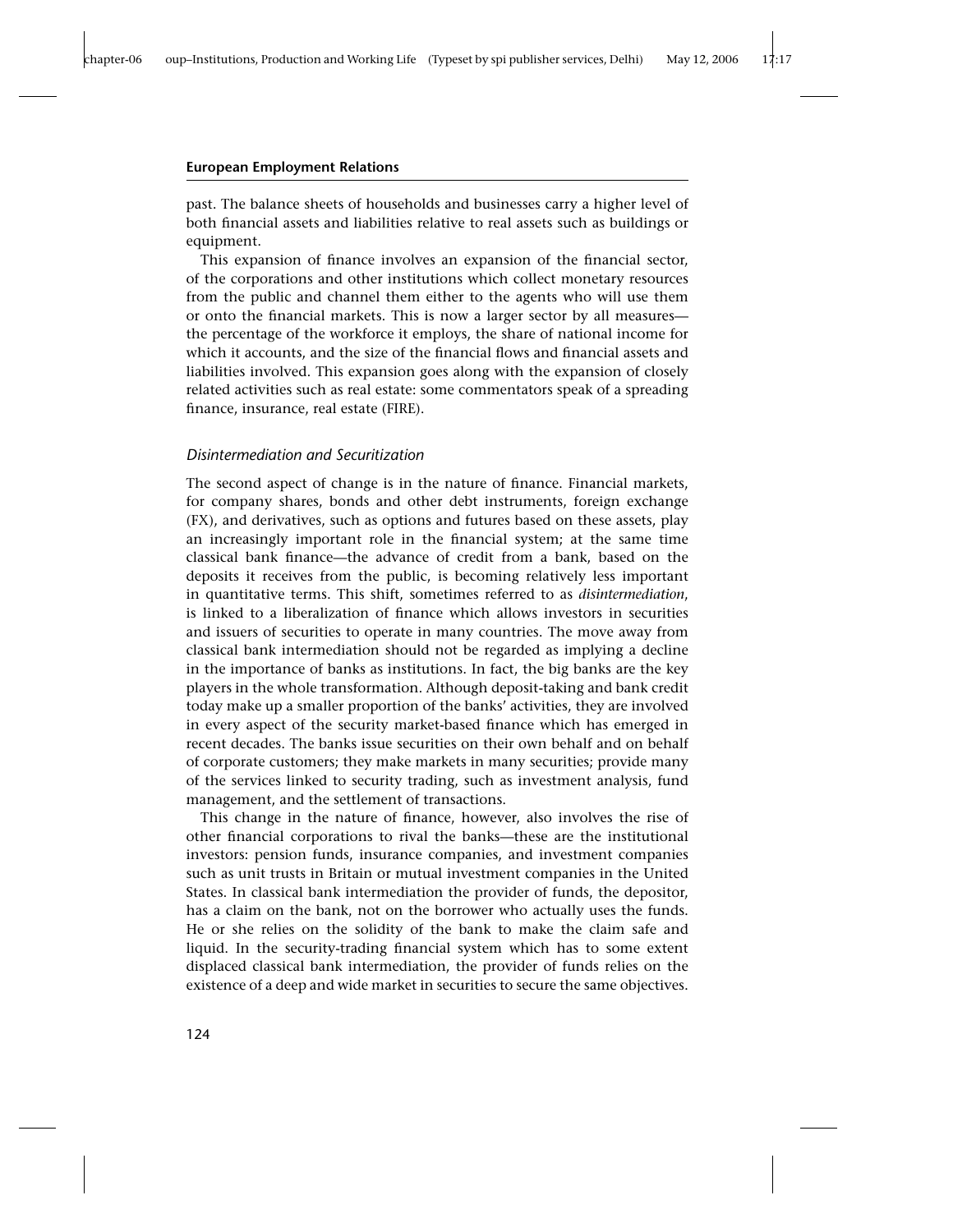In the 'secondary' markets, which account for the vast bulk of security trading, investors are able to liquidate their positions by selling to other investors. The 'primary' markets, where new securities are issued, are very much smaller but it is usually price movements on secondary markets which set the terms on which corporations or governments can raise new money on the primary markets.

It has been known theoretically for a long time that portfolio diversification can reduce some of the risks of investment for a given expected rate of return. In practice, effective diversification is costly and only the richest investors could achieve it on an individual basis. The institutional investors (Davis and Steil 2001) offer the same advantage to the middle classes by aggregating thousands of small positions into an overall portfolio. But a savings plan with an institutional investor differs from a bank deposit in that it is the customer not the intermediary institution, who, in the first instance, bears the risk of the investment.

This process of *disintermediation* or *securitization* is not easy to explain. Why did one form of finance expand at the cost of the other? A full answer will not be attempted here, but it is interesting to see that this process might be *cumulative*: the ease with which securities can be traded, and hence the liquidity of an investment in securities, depends crucially on the scale of the security market. Thus, if security-based finance secures an advantage over bank intermediation, that advantage will tend to increase over time.

## *High Interest Rates*

The third aspect of 'financialization' which will be discussed is financial tension—the pressure of financial constraints on economic agents. The same era—roughly the last quarter of the twentieth century—which saw the growth of finance and the changes in financial structure which have been referred to—was also marked by exceptionally high interest rates and thus by extraordinary pressure on debtors and on agents seeking finance. The most catastrophic result of these tensions has been the third world debt crisis, still unresolved some twenty years after it struck. But there have been other victims—for example, the EU member states failed to find a clear common response to rising interest rates in the world economy, and this put their socioeconomic systems under enormous pressure: both Keynesian economic intervention and high welfare standards became very difficult to finance. Likewise, the pressure for downsizing and closures in their manufacturing sectors were, although not caused, greatly exacerbated by the cost of credit.

Because the era of financial transformation coincided in this way with that of very high interest rates many commentators have closely associated, or even identified, the two developments (e.g. Duménil and Lévy 2004). This is one source of the misunderstandings that will now be explored.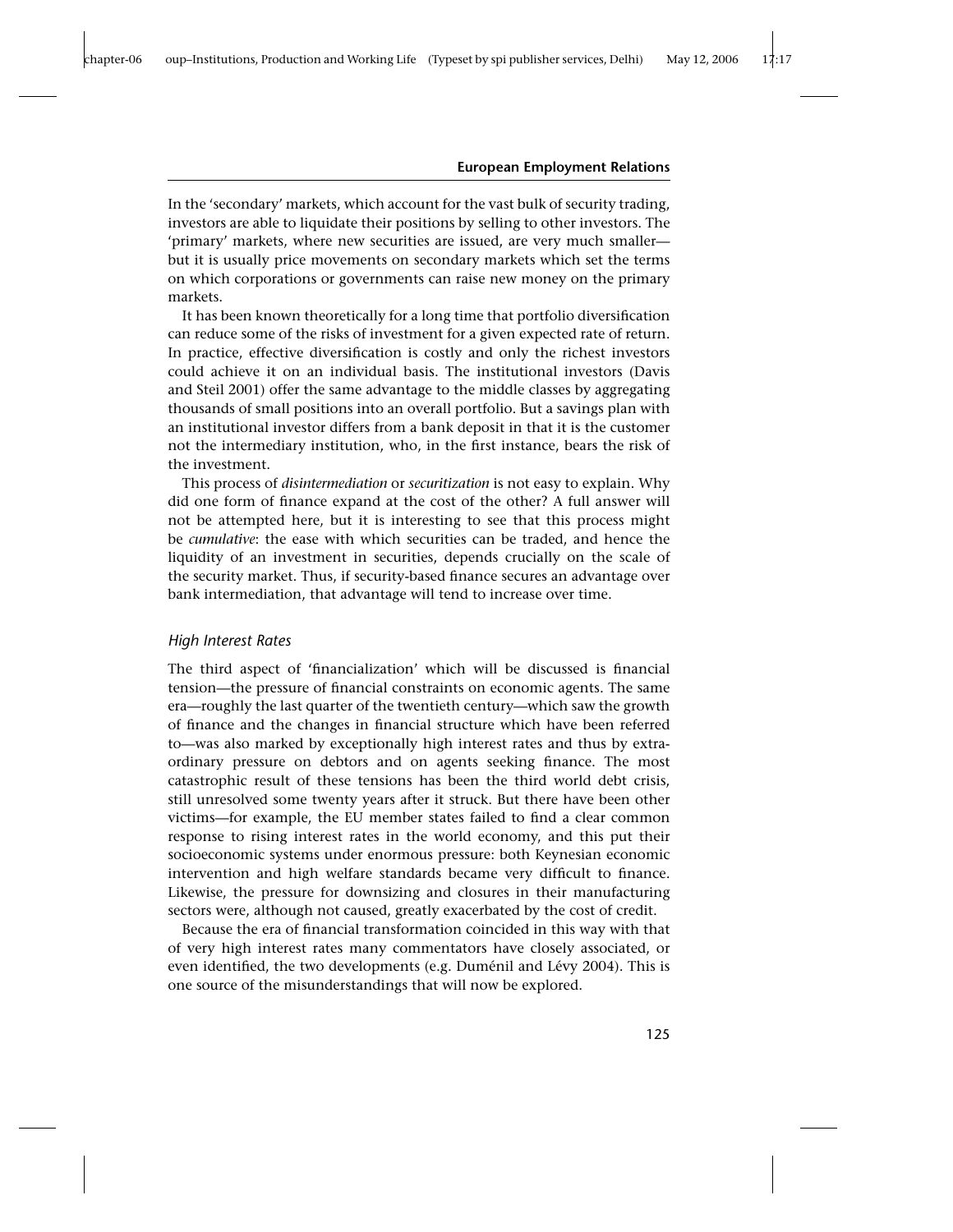## **Financial Demonology**

A stylized account will be attempted here of the interpretation of the financialization process within critical political economy. Most of the difficulties are caused not by errors, but by emphasising rather contingent or mediumterm aspects of processes which have a wider significance. Financial sectors today are seen as overblown and parasitical; their growth is explained by political decisions taken in error or under the pressure of interested parties; the increasing role of security markets is seen as sacrificing enterprise to speculation and strategic concepts of investment to the short-term; where security trading is not put down to speculation it is attributed to the equally dysfunctional behavior of security dealers themselves, swelling transactions to gain commission.

Such positions obviously affect the positions adopted in wider debates on globalization, since the understanding one forms of the global economy is conditioned by the way one views financial change.

None of these positions is false—in fact all of them can be easily documented and illustrated by gruesome episodes of malpractice and inefficiency. The parasitism, the speculation, the abuse of political power—all are facts. Nevertheless, if one interprets the entire range of financial phenomena in these terms, significant developments in the nature and functioning of capitalist economies may be underestimated.

## *From Tight to Easy Money*

Not all these issues will be addressed here, but as a start, it can be pointed out that the era of high interest rates seems to have come to an end, and thus that the changes in financial structures cannot be seen as essentially dependent on exceptional tributes extracted from borrowers. The eighties and to a lesser extent the nineties were characterized by exceptionally intense financial pressures, which in themselves tended to swell the profits of the banks. These developments suggested that financial transformations could be seen as a 'revolt of the lenders'. Indeed, the reactions of wealthholders to the inflation of the seventies was a key moment of the transformation, but, it is becoming clear, not an essential feature of it.

It is more difficult than is sometimes assumed to identify the interests which are advanced by the financialization process. We could distinguish debtors (and other issuers) from creditors (and other investors) and both from intermediaries. The general tendency to identify financial change with financial tensions would make the creditors the big winners; but this view is not easily reconciled with the position of the United States as the world's major debtor. A focus on the most powerful institutions and intermediaries is perhaps more realistic, but globalization has meant that even the largest of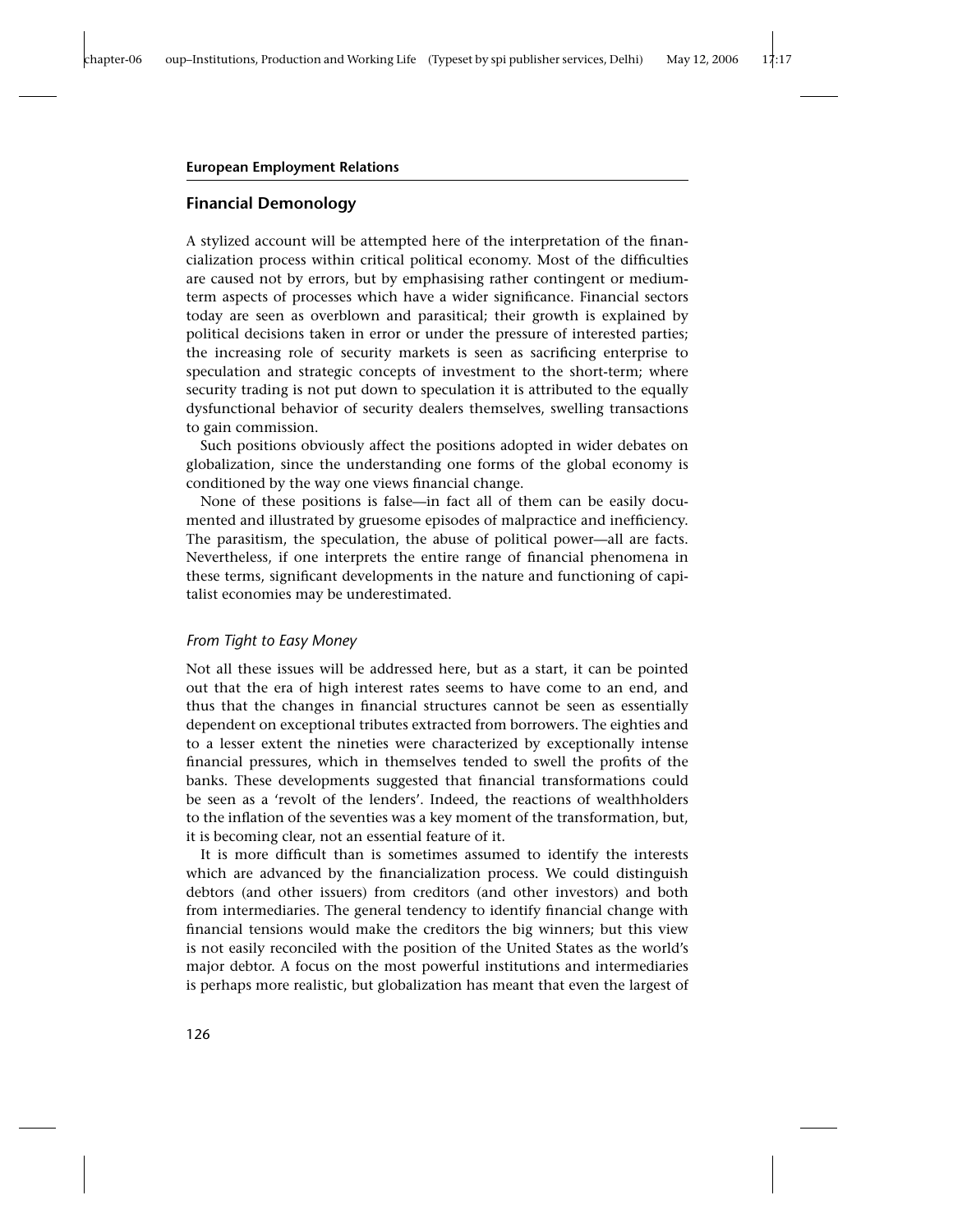these are subject to new competitive pressures—and it is easy to find casualties among them, such as Deutsche Bank, Crédit Lyonnais, or the Midland Bank, all of which came to grief in their international strategies. It is clear, again, that stock markets are subject to much more competitive pressure in the new financial regime.

In retrospect, there may have been two forces behind the era of very high interest rates. First, a flight of investors toward liquid assets, prompted by the decline in profitability in Western economies to the late seventies and the uncertainties which this induced. Second, and partly in consequence, the turn of macroeconomic policy toward monetary disinflation, which drove up nominal interest rates while bringing down inflation rates, and thus led to a sharp rise in real rates of interest.

This era may now be at an end, $4$  so that the surplus of capital which has been latent in the world economy for several decades has now broken into the open. This clearly has implications for employment relations in that the massive rates of return which investors have sought in recent decades are becoming quite clearly impossible. (In fact, it is not only the fall in interest rates which is bringing down rates of return; it seems that the risk premium between bond and equity yields may also be coming under pressure.<sup>5</sup> This would be a consequence of the risk-reducing portfolio diversification made possible by globalization and brought about by the institutional investors.)

## *A Casino Economy?*

A second widely held view of finance today is that it is dominated by 'speculation'. Of course, if speculation is defined in a very wide and loose sense this becomes true almost by definition; capitalism as such involves buying in order to sell but one does not usually interpret all capitalist enterprise as speculative. If one adopts a tighter definition of speculation as the adoption of an open position (long or short) in some asset in the expectation of a favorable movement (up or down) in that asset's price, then it is by no means clear that current financial activities are dominated by speculation. Speculation is always present in financial markets and may even be necessary to their effective functioning but it has not been shown to be the dominant feature of their recent expansion.<sup>6</sup>

Consider first the special case of FX, where the Tobinistas of the social movements deduce from the sheer scale of transactions that only speculation can be taking place. This is a simple error, although one which is at least partly to be explained by the absence of any coherent account of FX markets in the orthodox literature. A glance at the currencies which are traded should be enough to call the speculation hypothesis into question. A handful of currencies—the most stable—account for virtually all the trading in FX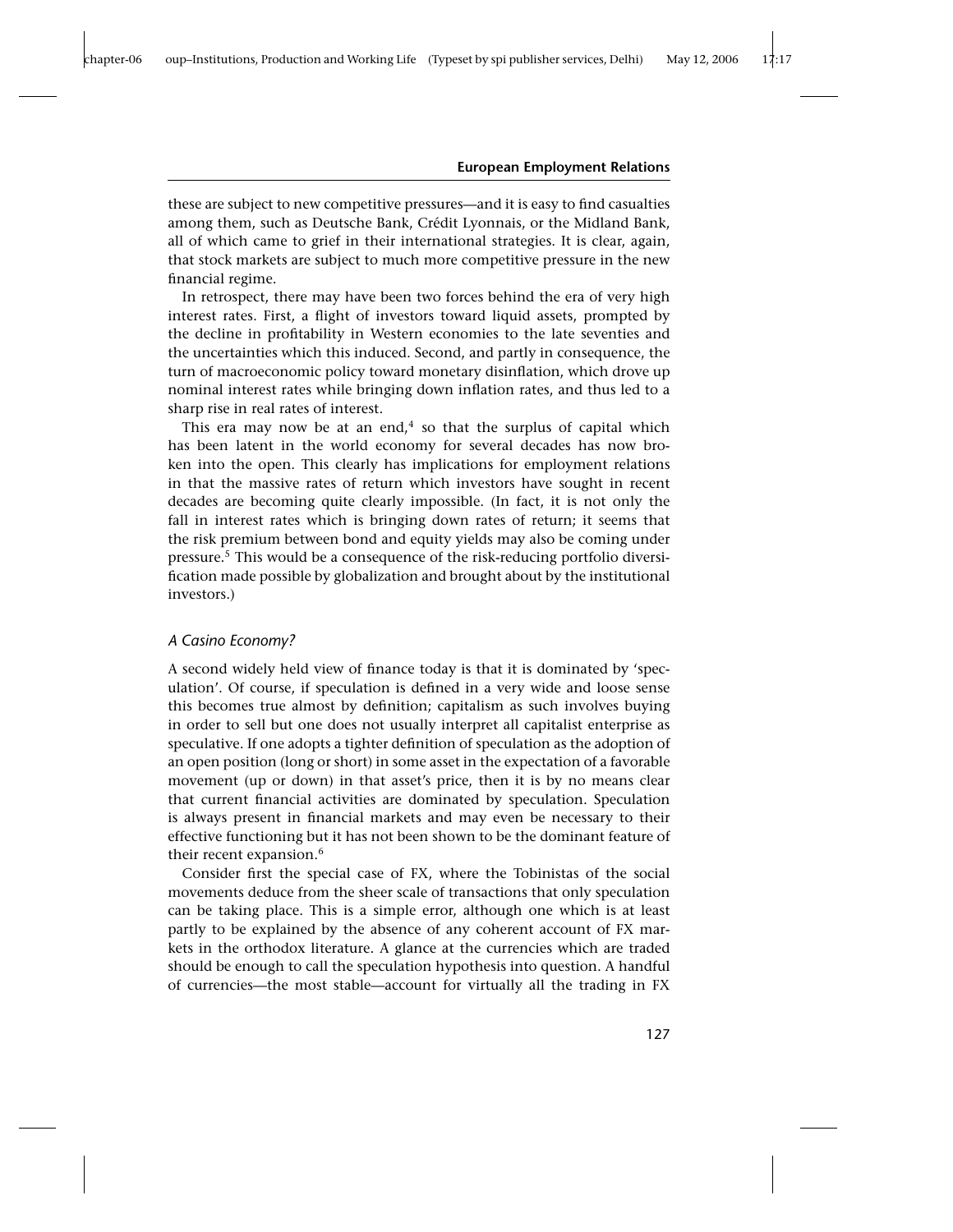

AU: Please provide citation for fig. 6.1

**Figure 6.1.** Yield on ten-year government bonds. *Source*: ECB 2006.

markets, with the exchanges among the three largest, dollar, yen, and euro, making up 48 percent of the total. The currencies of the developing world have, of course, been subjected to massively destabilizing speculation on many occasions. But it is a confusion of two completely different phenomena to believe that the \$1.8 trillion FX trades taking place every day have anything to do with third world currencies.<sup>7</sup>

As well as the currencies traded, the character of the traders points in the same direction. A handful of giant banks do most of the dealing among themselves—and they are known not to take open positions in FX. But the most striking evidence comes from the *instruments* used. Transactions are dominated by the FX swap, which, because it combines a spot trade with a forward trade in the opposite direction, is a closed position as far as currency fluctuations are concerned. Today, these swaps account for half the transactions in the FX market.

In fact, most of these transactions are standard banking and money market operations, recycling liquidity from surplus to deficit agents in the normal way. The swap dealers do not even sit on the FX trading floors—because they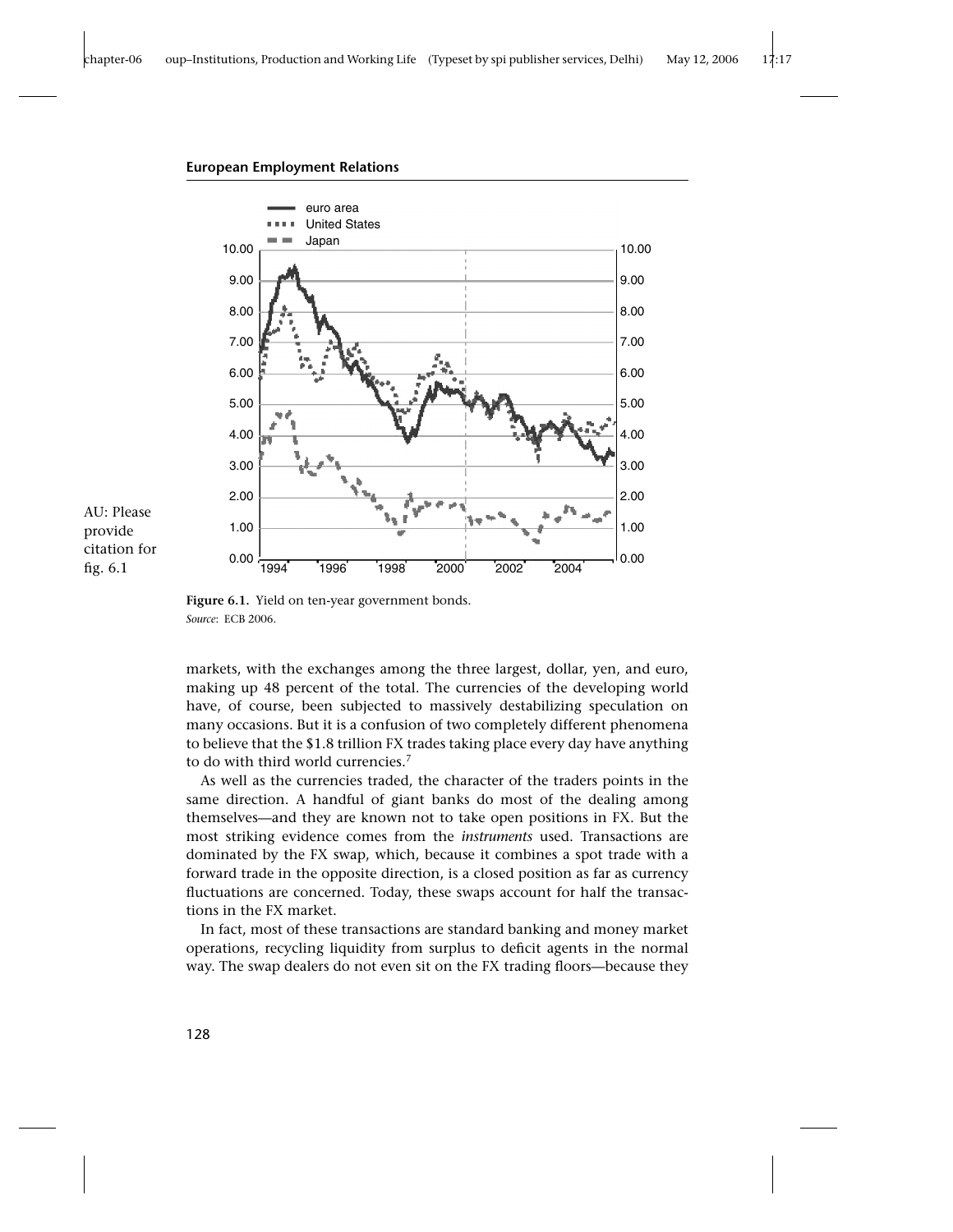



*Source*: BIS 2005.

are not taking open positions the price of currency is of no consequence to them. They sit where they belong—on the money market desk.

The size of the FX market testifies not to speculation but to integration the very close money market integration of the major economies despite the persistence of separate currencies (for this argument in full, see Grahl and Lysandrou 2003).

## *Speculation in Securities*

The same dubious notion of speculation as dominant prevails in many discussions of the securities markets. Clearly, such a view makes the broad move away from bank-intermediated toward security market-based finance an essentially negative phenomenon. It will be suggested here first, that this notion has little factual basis, second, that it obscures certain systematic features of financial development which are of considerable importance.

As with the FX markets, a simple examination of the structure of security market trading militates against an interpretation in terms of speculation. Markets—trading is concentrated on the oldest and most liquid markets with almost negligible fractions of turnover being found on the newer securities markets of emerging economies. Instruments—trading in bonds, especially those issued by the governments of rich and stable economies, dwarfs trading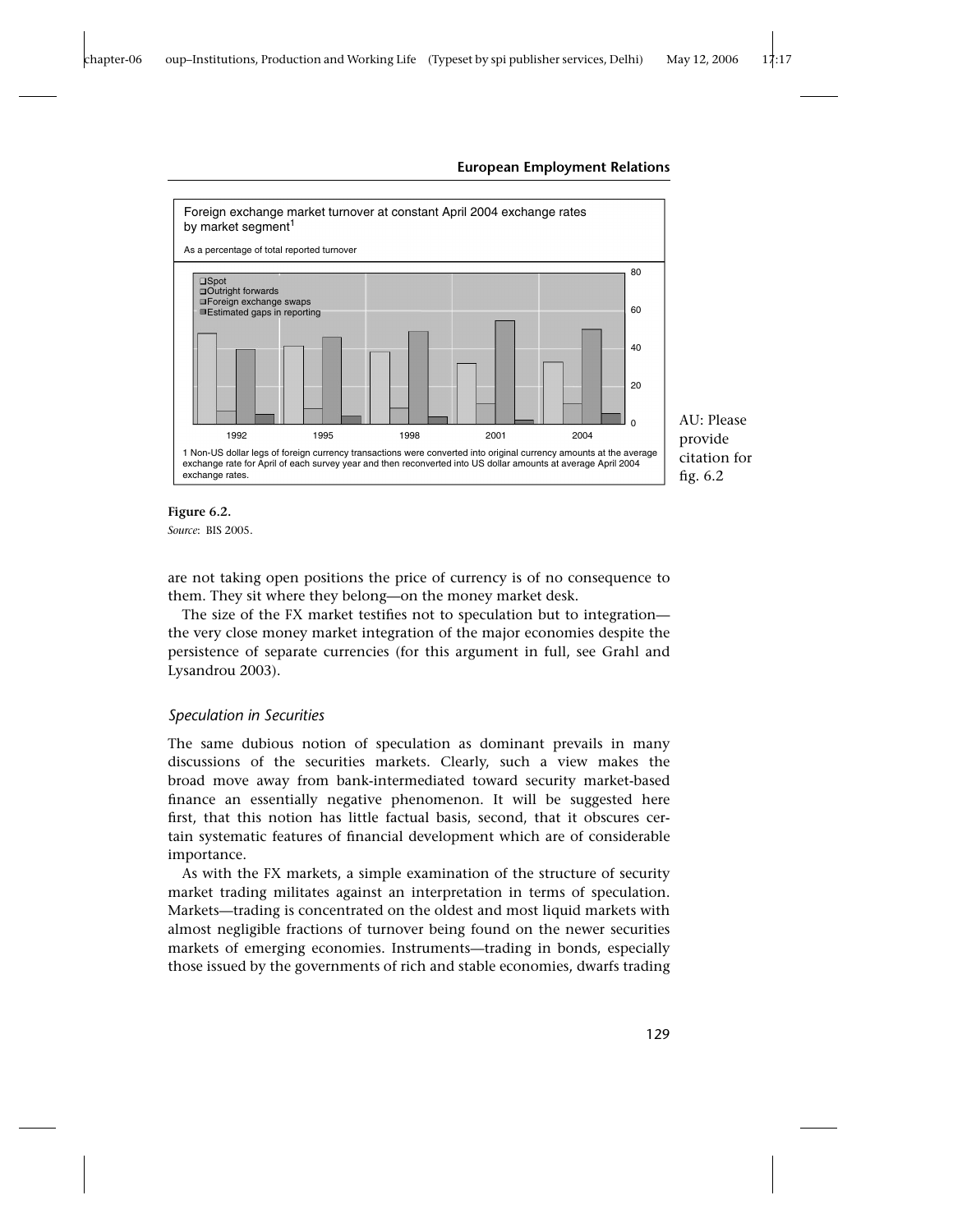in equities. Within equity trading, it is the shares of blue-chip companies, least susceptible to price volatility, which are most traded.<sup>8</sup>

Likewise, with agents. The institutional investors which today predominate over individuals prefer the largest and most liquid security issues.<sup>9</sup> For example, the NASDAQ, massively affected by the dot.com bubble, is dominated by individual traders; the NYSE, much more stable, and much more quick to recover from the collapse of 2000–1, is dominated by institutional investors.

Of course, many bubbles and speculative episodes have been observed on security markets. But these exceptions are not the rule and it is certainly the case that more traditional financial systems, centered on bank credit have been far more exposed to speculation and upheaval than have the emerging, more market-based, systems. If a perspective based on speculation exaggerates some phenomena, it may obscure others. One substantial strength of the security-based financial structure is its capacity for expansion—because these markets are open to investors and issuers from different countries they are well placed to establish financial linkages across national boundaries, whereas classical bank-based systems, relying to a much greater extent on 'inside' investors, may have more difficulty in functioning outside the social environment in which they developed (Grahl 2001). In other words, there are good reasons why global finance should tend to take the form of security trading rather than bank credit.

Critics of the global system often trace crises and instability to liberalization as such. But it is equally plausible to trace them to premature or rushed liberalization and to the confrontation between primitive domestic and highly developed external systems.<sup>10</sup> Once again, as with the notion that financialization is linked to financial tensions, specific or temporary phenomena are being seen as essential to the emerging global system.

## *Hypertrophy of Finance?*

The notion that there is, in some sense, 'too much' finance has a simple basis in everyday experience, in the observation that financial enterprises, financial products and advertising, employment in the financial sector and so on have grown explosively in recent decades. From there, however, it is a large leap to the conclusion that the increased prominence of finance is, in some way, dysfunctional. If more specific charges are laid, then differentiated judgments are required. On the one hand, the landscape of retail finance, in countries such as Britain or the United States, where market-based finance predominates, suggests very strongly that there are very often too many products and too many enterprises. Although the needs of the population for savings products, credit facilities, and payments services are relatively homogeneous; on the supply side there is massive differentiation. This is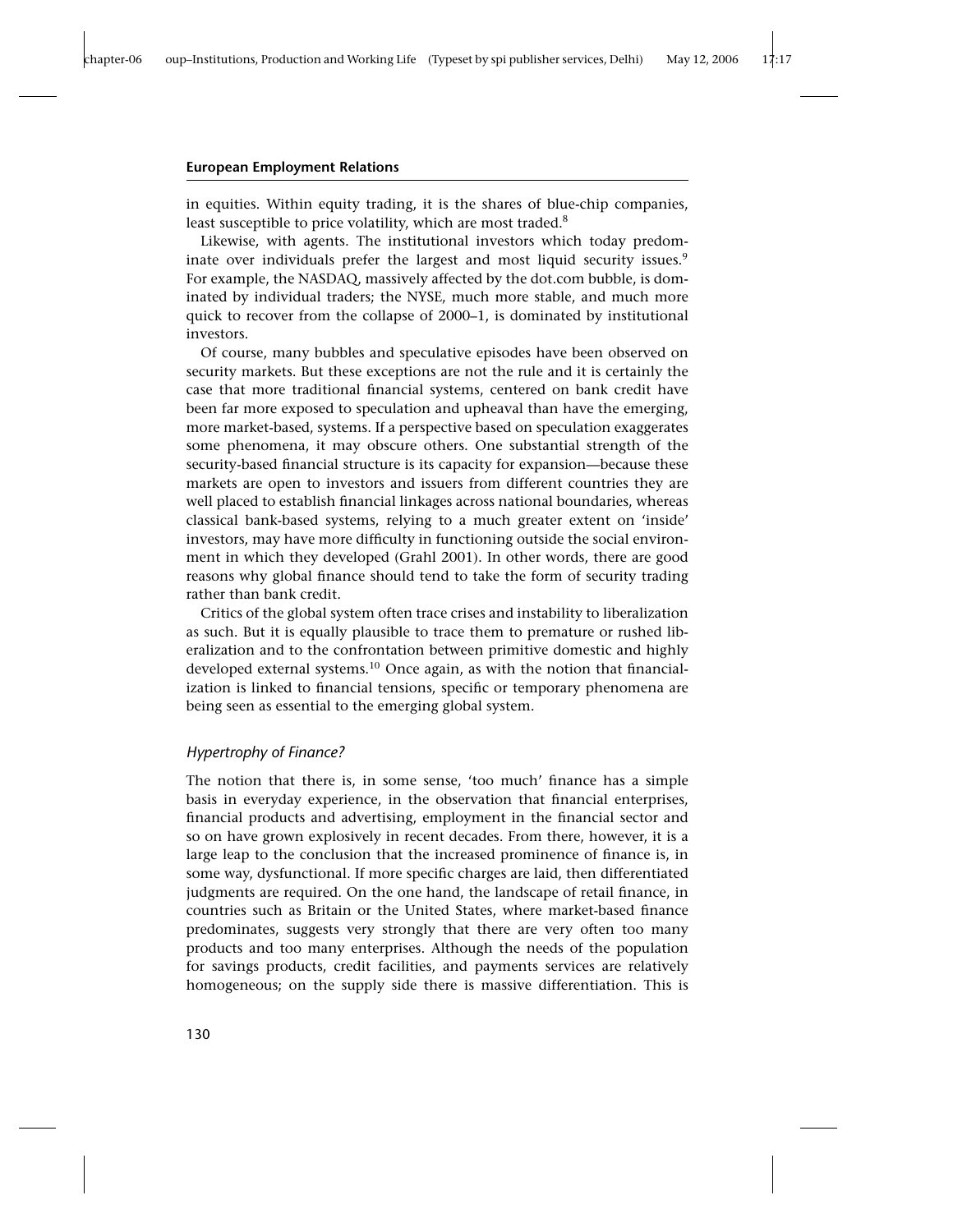particularly the case in Britain where a series of authoritative reports, prepared by insiders, have issued comprehensive condemnation of retail finance for its high charges, opaque products, excessive marketing costs, and general failure to provide value for money.<sup>11</sup> Much of the sector is rather clearly characterized by Chamberlinian competition, centered on marketing rather than price and with the usual consequences—failure to obtain scale economies, excessive advertising and marketing expenditures, spurious product differentiation and so on. In the United States, very similar phenomena are seen but with rather more progress toward the control of these malfunctions by a standardization of products and procedures.

The other frequent claim that the sector is overdeveloped relates to trading on security markets. Here, as indicated above, it is much more difficult to reach a clear conclusion because the forces behind trading are not well understood. There are, however, good reasons to believe that the bulk of routine trading relates to portfolio management by the institutional investors, that it is not speculative in nature but rather heavily concentrated on the most stable and cognizable securities, and that it is not encouraged by 'excess liquidity' in and around the markets because, for the purposes of the big institutions, these markets are far from liquid.

More generally, the notion of hypertrophy has to be measured against the evidence that the expansion of financial activities is a reliable indicator of economic development in general, although the evidence concerning forms of finance and the structure of the financial sector is much more questionable.

### *Politics and Financial Liberalization*

A very correct position, in the general debates on globalization, is that any simple opposition between the role of markets and states is likely to distort understanding of the processes involved. Many studies have analyzed the active policy measures leading to capital market liberalization as well as the reform strategies which inspired them (Helleiner 1994; Loriaux et al. 1997). Equally, the emergence of large integrated financial systems at an international level is dependent on a process of regime construction which has been going on for several decades and which has necessitated very high levels of intergovernmental cooperation and the construction of supranational authorities. The convergence of both institutions and practices in the field of financial supervision is an impressive example of this activism (Lütz 2002).

From this perspective, it is easy to interpret financialization as the latest wave of a neoliberal political strategy, designed to reshape the framework in which markets operate. The danger in such an assessment is that the economic forces behind these processes will be underestimated. Yet, many of the key developments were economic in their origin—for example, the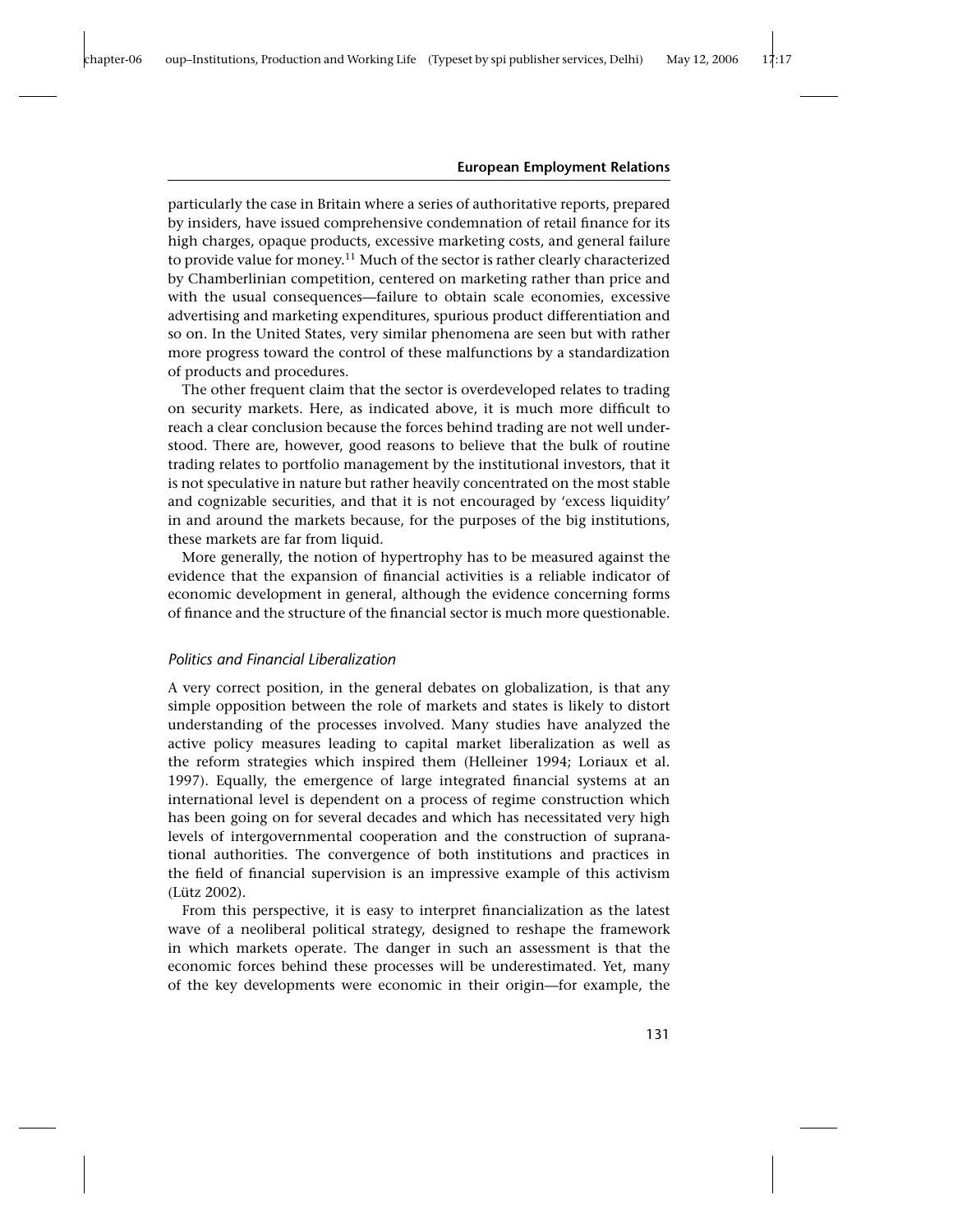first emergence of offshore finance, centered in London, arose out of the activities of US multinationals; it was accepted by governments but in no way their design. Similarly, the rise of the institutional investors, which worked to restore the central role of security markets in the financial system was an essentially economic phenomenon.<sup>12</sup> More broadly, the rise of global finance is logically linked to the growth of international trade, international investment and migration, and international technology transfer. Once scale issues are dealt with realistically, by applying the criteria of a security-based financial system rather than those of a bank-based one, the dimensions of the global financial system correspond well to those of the global economy. Of course, in both instances, relations among wealthy economies are much more developed than those with the South, but this is a general characteristic of contemporary economic life, not a consequence of financial relations in particular.

## **The Crash**

One obvious objection to the argument made above is that the dysfunctionality of security-based financial systems is clearly demonstrated by the recent bubble and then collapse in share prices. Often, however, these dramatic episodes draw too much attention away from the more regular working of financial markets in less interesting times.

What lessons are to be drawn from the recent stock market crash and associated scandals?<sup>13</sup> No doubt, a great deal of *Schadenfreude* is well justified but it is not clear that the move toward a security-based financial system will be or should be reversed. Reactions by the authorities, on both sides of the Atlantic, seem inadequate to the problems revealed, both in corporate behavior and in the financial system. There have been strident calls for more 'transparency' but these are not obviously pertinent. The very status of the modern corporation can surely be called into question by malfunctions on the scale revealed. Similarly, the very ability of market agents to make rational assessments of investment proposals can be doubted after the excesses of the Internet boom.

As regards the first of these, the 'Corporate Social Responsibility' so much in fashion today seems to be essentially a cosmetic device designed to stave off the necessary recasting and tightening of regulatory structures to protect customers, employees, small businesses, local communities, the environment and, by no means least, investors from these overmighty subjects.

As regards the formation of expectations within the financial system, what is confirmed is the existence of a public good—the stabilization and crystallization of individual perspectives which public investment permits. Yet, there are at least two reasons to doubt that the transition from an 'inside-investor'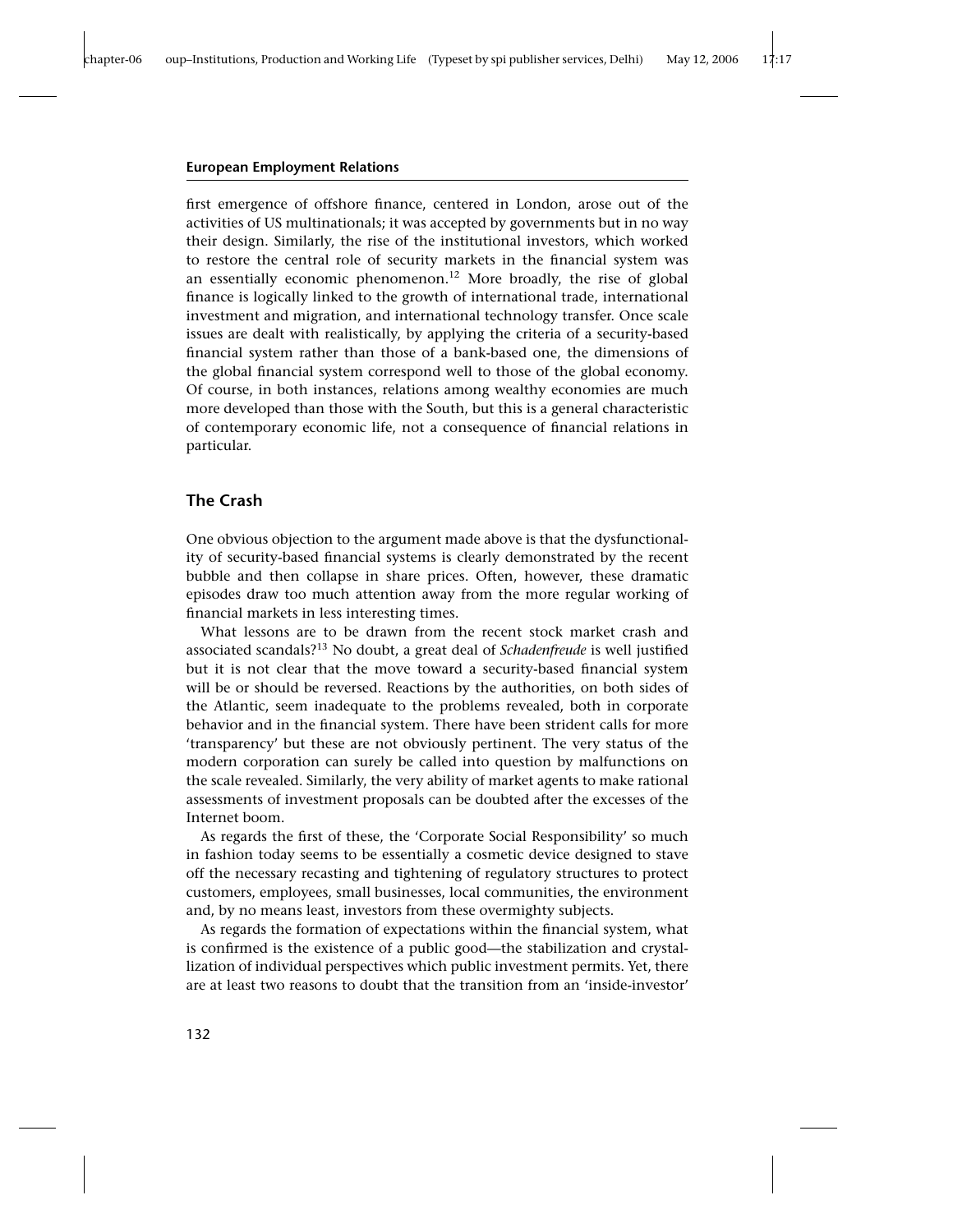and bank-based financial system to one centered on security-markets will be affected by the crash and its aftermath. First, although the gyrations of the stock market (encouraged by the Federal Reserve Bank) gave rise to the bubble, when it burst the economic damage was limited just by the highly developed system of security markets which moved risks away from the banking system. In less advanced financial systems it is the concentration of risks in the banking system which turns asset market collapses into major economic crises. Second, there is the simple fact that the whole EU economy was dragged into the bubble, and the supposedly more stable and conservative nature of the European business classes offered no immunity. In fact, huge outflows from the EU were attracted by the US bubble which they also helped to sustain. Much of this investment (quite legitimately characterized as speculation) took the form of FDI as EU corporations went on a spending spree in the United States. But the basic aim was the same as for stock market placements that is to get exposure to United States and high-tech assets. (This outflow was the main reason for euro weakness in the early years of the new currency.)

It is also useful to distinguish the NASDAQ boom and bust, from the much milder developments on the NYSE. The former is much more influenced by individual investors, the latter by the big institutions. This is by no means



AU: Please provide citation for fig. 6.3

**Figure 6.3.** Eurozone financial outflows. *Source*: ECB 2006.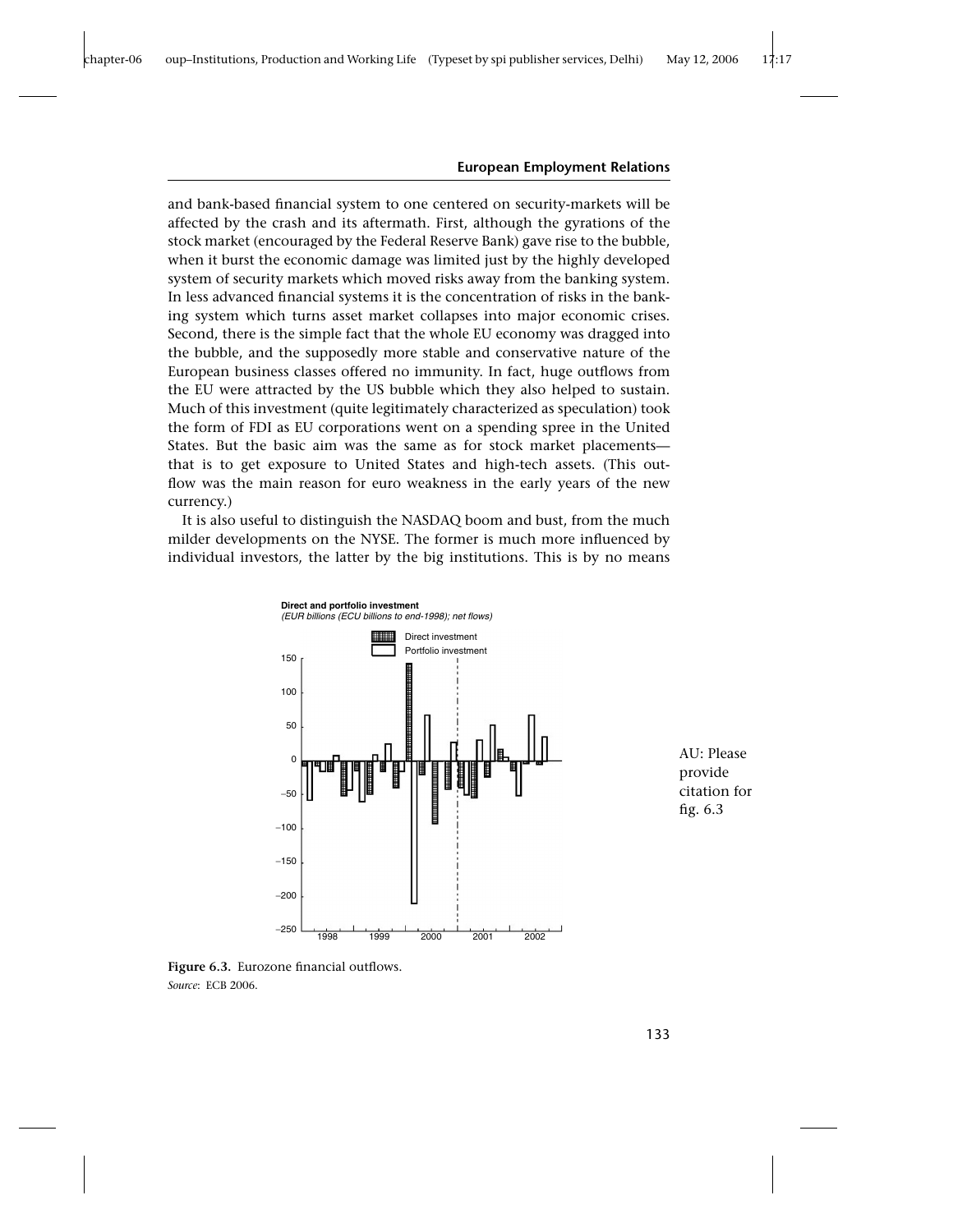to exonerate the latter but merely to point out that the bubble in high-tech stocks was in the first instance the consequence of speculation by individual investors.

Consideration of the bubble, however, leads us to a key question. To what extent do the 'Anglo-Saxon' economies, that of the United States in particular, correspond to the necessary features of the security-based financial system? To what extent, in other words, does the financial transformation now taking place in European countries necessarily involve an Americanization of economic life? Clearly, this is a question of some significance from the point of view of employment relations.<sup>14</sup>

The question has tended to receive the same answer from political elites in Europe, whose frenzied imitation of all things American is well represented by the Lisbon agenda as from critical commentators who have often made the same identification of financial change with (undesirable) features of the US system.

## **The Shareholder Drive**

An important issue where market-based finance has tended to be identified with the US practice concerns the role of shareholders. In the United States in the eighties, a drive for shareholder value was launched as means of resolving the conflicts of interest resulting from the separation of ownership and control in the corporate sector.<sup>15</sup> The new salience of the problem was to some extent contingent, in that very tight money and the pursuit of quantitative targets for monetary aggregates favored a further disintermediation of finance; however, the rise of the institutional investors, representing middle class wealth-holders, was working in the same direction. As the problem was formulated at that time, investor interests were mainly impaired by corporations undertaking excessive expansion, at rates of return less than the shareholders could expect to obtain elsewhere.<sup>16</sup>

The shareholder response involved several elements. One was a very positive assessment of the 'market for corporate control' and takeovers, especially hostile ones, which were seen as an important means of disciplining managements. A second feature was the use of new metrics to assess corporate performance. These attached a heavy weight to cash flows as a means of reducing managerial discretion in the presentation of results to shareholders. A third important element was the use of incentive systems intended to align managerial and investor interests—the massive use of stock options for this purpose began at this time. Various other devices attempted to strengthen the hand of dispersed shareholders against that of incumbent managements, including restructurings and disposals intended to refocus the enterprise on core activities and render it more transparent to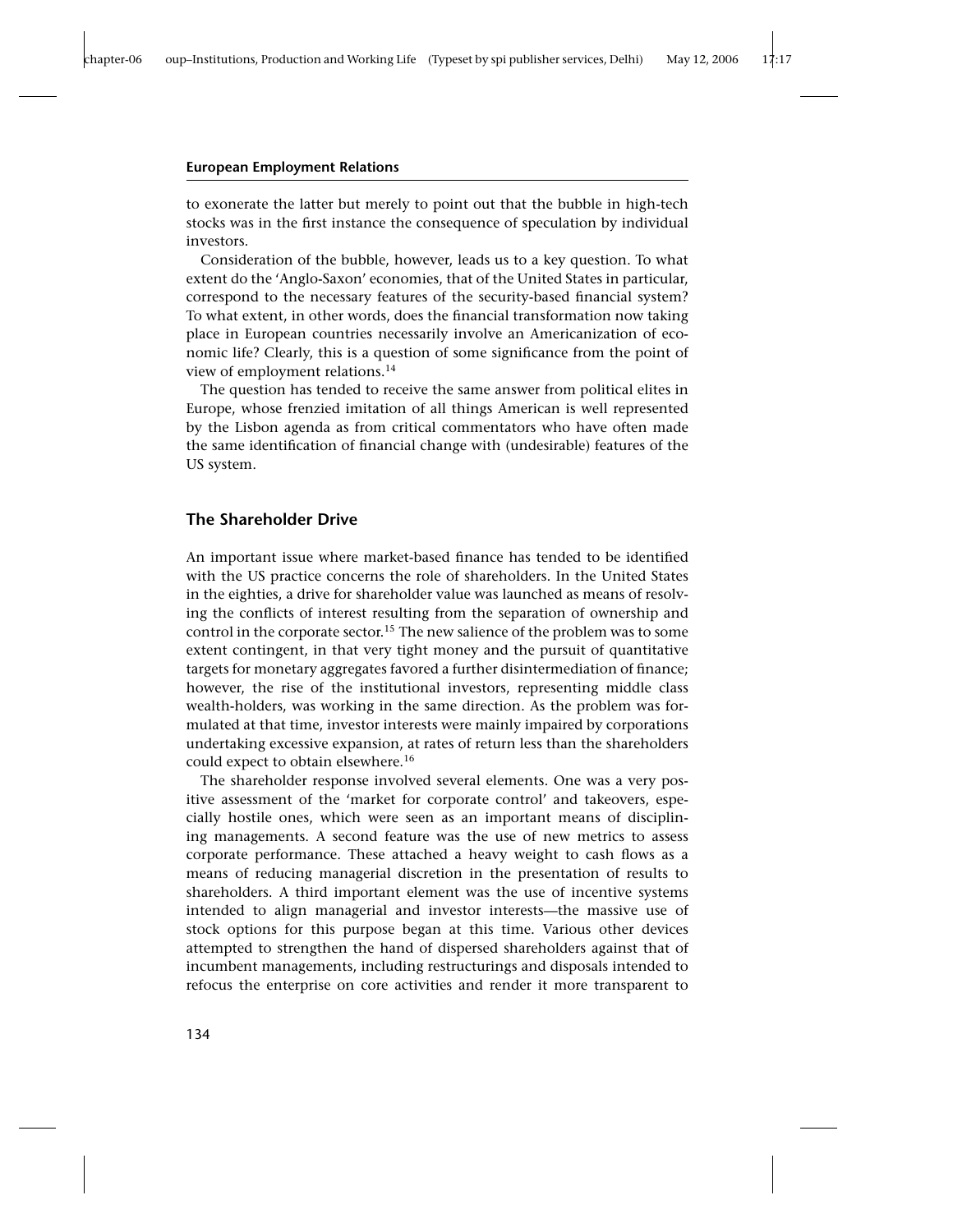investors. It was also often seen as useful to increase a company's indebtedness since this would both leverage shareholder interests and limit managerial discretion.

Now this entire agenda has to be seen as a comprehensive failure in that, although it certainly encouraged brutal corporate restructuring exercises, it failed to prevent managerial predation on a colossal scale so that in the course of a decade, 1992–2002, US CEOs raised their personal stake in corporate America from 2 to 12 percent (Brenner 2003). Michael Jensen, perhaps the most influential advocate of the shareholder agenda, recognized the need for major changes in his position. One key consideration was that the 'discipline' imposed by the stock market fails completely if a company is overvalued indeed, when this happens, managements are able to find cheap finance for any project at all, no matter how contrary it might be to investor interests. Jensen has also changed his views on managerial incentives; whereas he used to argue that higher rewards were needed he cannot repeat that position today (see Jensen and Murphy 2004).

How then can the continuing tensions between principals (shareholders) and agents (managements) be addressed? The future performance of the US economy may depend on effective social and economic reforms to stabilize savings and restore general confidence in financial mechanisms. The issue will not be pursued here—rather the question of European financial development will be raised.

## **European Finance**

The centrality of the United States to the global financial system arises in the first instance from effects of *scale*. The existence of a continentwide economy with very high incomes led to the initial advantages of market-based finance, because in such a context the ability to raise capital from dispersed investors and allocate it to any part of the economy is of particular value. Subsequently, the process became cumulative as the size and liquidity of dollar markets attracted investors and issuers from around the world.

This genesis of the global financial system clearly gave the United States enormous influence over the standards which governed financial practice. For example, regulatory structures have often followed American patterns, although there is certainly nothing optimal about them. Similarly, US interests have been promoted in international systems, such as the Basle accords on banking stability (see again Lütz 2002).

However, it is important to distinguish those characteristics of the US financial system which are indispensable to its functioning and its contingent features. Among the former are scale, liquidity, and a supportive macroeconomic policy; the latter, on the other hand, include many of the practices, in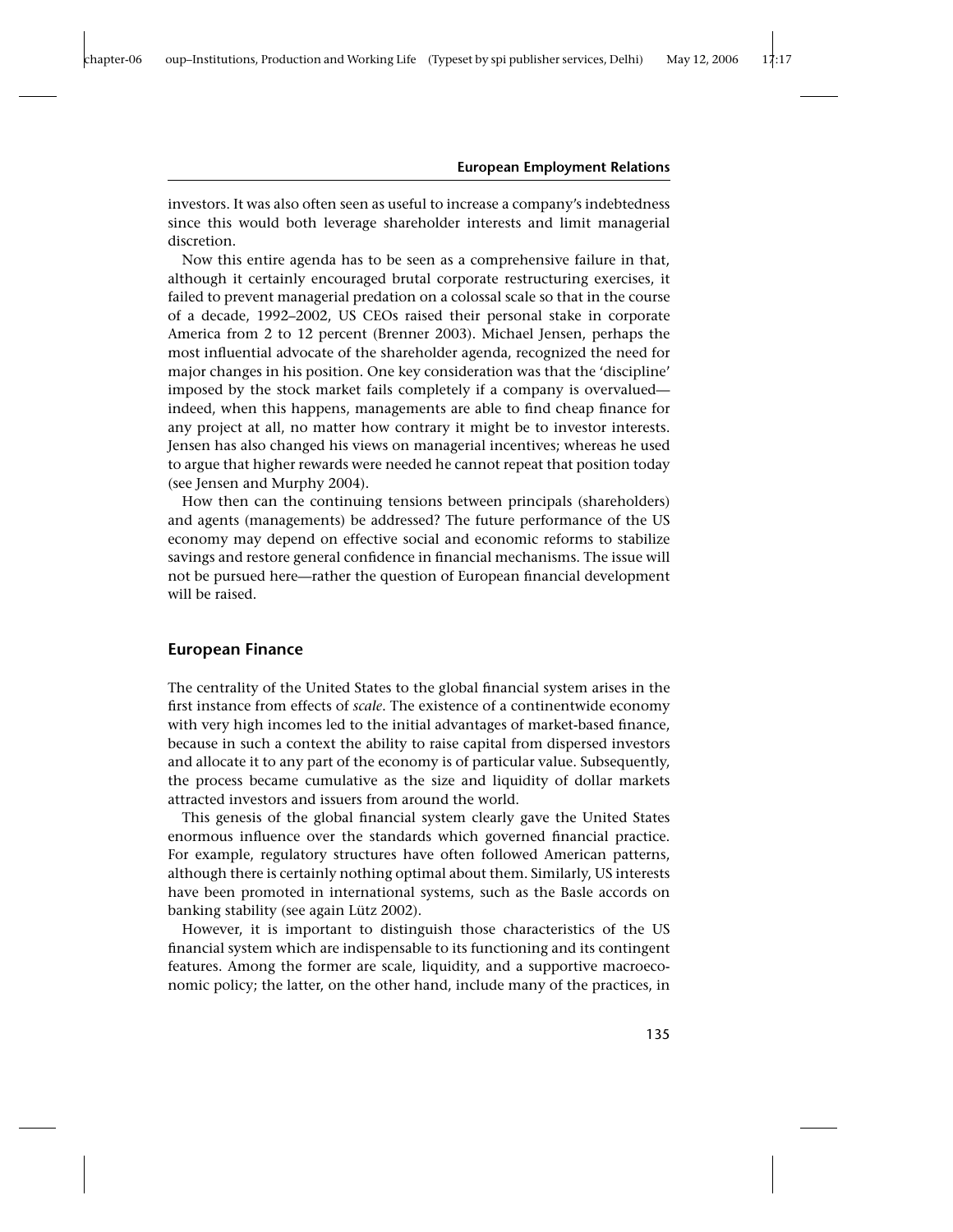both finance and corporate governance, which have been called into question by the bursting of the high-tech bubble and the subsequent scandals.

Now, for very different reasons, both political leaderships and some of their strongest critics have neglected this vital distinction between intrinsic features of the global financial system and contingent practices and structures in the so-called 'Anglo-Saxon' economies. There has often been an empiricist tendency to conflate the two.

The European elites who formulated the Lisbon agenda seem to have been dazzled by the stock market boom which was then in full swing.<sup>17</sup> Their assessment of the productivity performance of the United States, which raises very thorny statistical issues, was close to a moral panic. The response was an attempt to ape the most superficial aspects of the dot.com bubble. In the realm of finance, the main components of Lisbon were the Financial Services Action Plan and the Venture Capital Action Plan (for an assessment, Frangakis 2005). The main objective of these initiatives—to build big, liquid capital markets in Europe on the basis of the euro—was very rational. The expectation, however, that such measures could transform the EU economies within a matter of years was utopian, while the endorsement of every aspect of the US financial model displayed much the same kind of 'irrational exuberance' that gripped stock market investors at that time.<sup>18</sup> As the weaknesses of US finance were dramatically revealed in the following years, the European Commission echoed the American authorities in demanding more transparency but rejected any deeper criticism of US practice.

Some influential critics of official Europe, on the other hand, also seemed to identify market-based finance as such with its US form. The notion of 'varieties of capitalism' emphasizes the mutually supporting nature of institutions and structures within a given model. These institutional complementarities together with path dependence are supposed to immunize given socioeconomic systems against piecemeal change or the introduction of foreign elements incompatible with their overall logic. Such a view may in practice coincide with that of the elites who drew up the Lisbon strategy: financial transformation amounts to the wholesale adoption of the US system in all its concrete details. As a corollary of the same view, preservation of the main characteristics of the 'coordinated market economy' might be seen to depend on the maintenance of its established, bank-based, inside-investordominated, financial mechanisms.

As against these excessively holistic approaches, more and more discussion seems to invoke the notion of *hybridity* in economic relations. Of course, the term itself only poses a question—what combinations of 'Anglo-Saxon' and European practice are viable or desirable? To indicate the scope of the question, reference will be made to two questions: corporate governance as it affects takeovers and executive rewards; and the changing strategies of German corporations.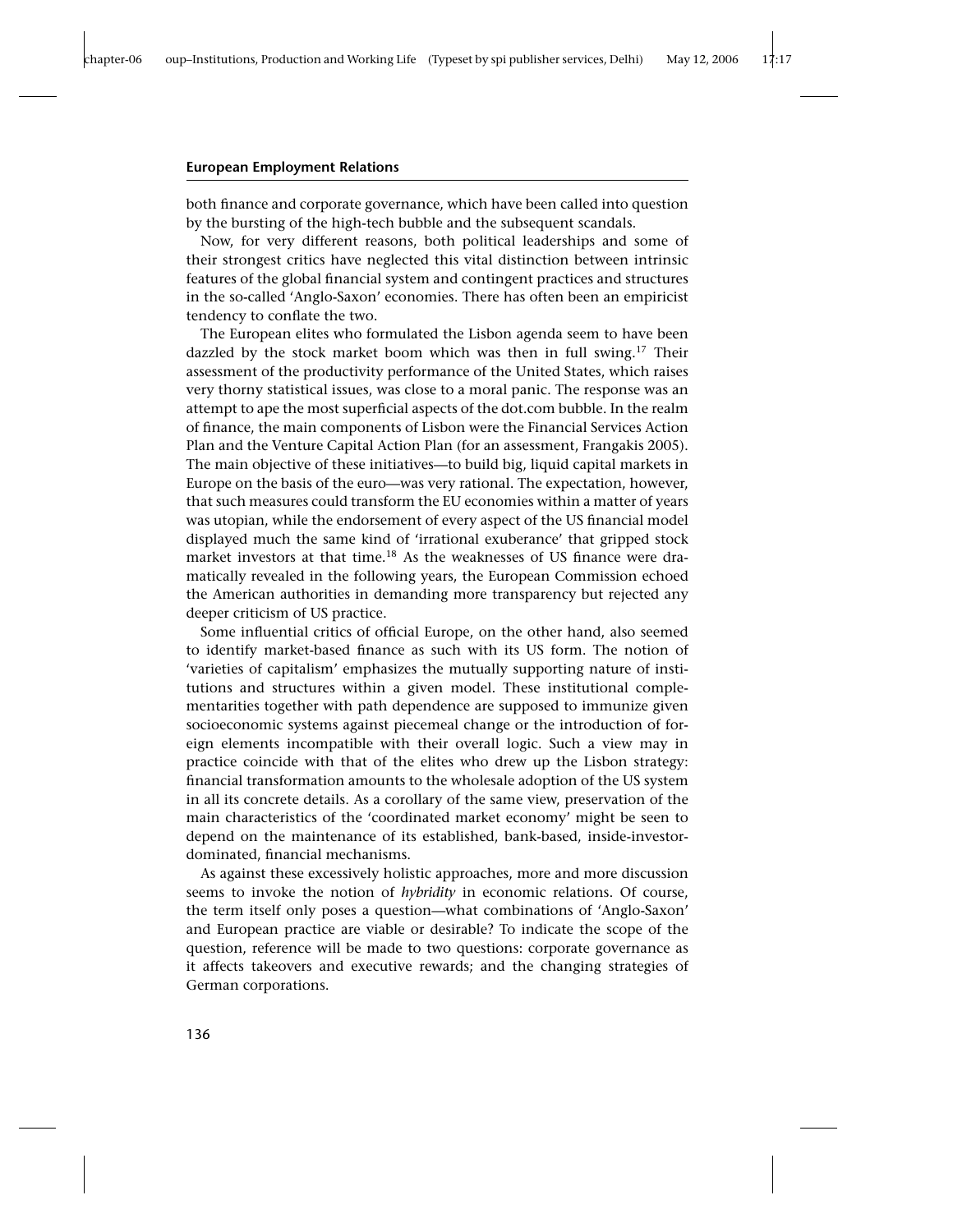## **Corporate Governance Issues**

## *The Takeover Directive*

Hostile takeovers, 'the market in corporate control' have often been presented as an essential feature of the market-based financial system. The capital markets will tend to mark down both the equity and the debt issued by an unsuccessful company but it was often suggested that the sanction of a higher cost of capital was not in itself sufficient to discipline underperforming or delinquent managements. Takeovers, encouraged by a low-share price, and resulting in the wholesale replacement of corporate leaderships, can be seen as a much more effective mechanism.

The European Commission clearly accepted this somewhat romantic view of shareholder capitalism. It took the view, first, that a uniform takeover code was necessary for the integration of EU security markets—if the conditions under which a company could be taken over were not the same in all member states, then the securities issued by these companies would not be fully comparable. Second, the Commission argued that the uniform code must be completely liberal—no barriers to hostile takeovers, determined by the acquisition of a controlling fraction of the target company's equity, were to be permitted. The Commission asserted that the decision to sell securities concerned only their owners—both an illogical and a cynical judgment in the context of a change in the control of an enterprise which obviously concerns many people. The draft directive on takeovers, however, was rejected by the European Parliament (EP) in a dramatic tied vote. The document subsequently accepted by the EP was a clear dilution of the original proposal and permitted, according to the country, a variety of defences to be used by incumbent managements. The appointed Commission did not hesitate to express its dissatisfaction with the elected Parliament: the compromise Directive was contrary to market principles and therefore unacceptable.

However, the hostile takeover may no longer be a key feature of the securitybased financial system. On the one hand, the days when the key shareholder interest was to squeeze cash out of bloated corporations may have gone; the condition for the greenmail attacks of Carl Icahn or T. Boone Pickens was a level of interest rates so high that investors had no problem in placing their funds. Today, the hunger is not for cash but for assets, even if the yield is low. In the United States itself the excesses of the 1980s led to legislation in many states to obstruct hostile takeovers.

On the other hand, relations between corporations and the capital markets have evolved and are becoming more normalized: the liquidity of their equity (the more liquid the lower the required yield) is now a key consideration for the major corporations who are therefore constrained to pay continuous attention to the price of their shares. Under these new circumstances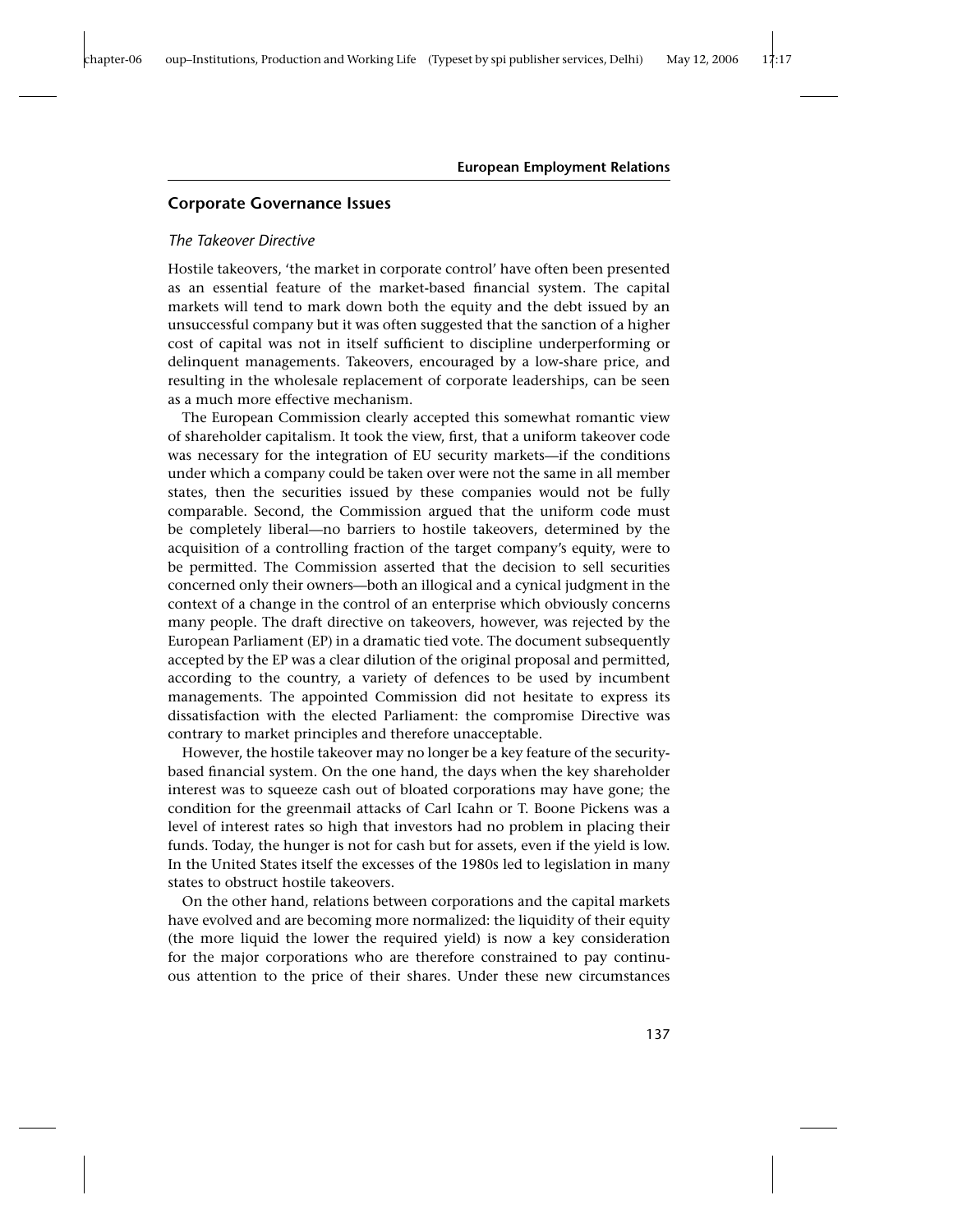noncontested takeovers, often influenced by shareholder power, are increasingly frequent and can act to displace failing corporate leaderships. In Germany, for example, the takeover of Mannesmann by Vodaphone in 2000 did not introduce a wave of hostile takeovers in the way some commentators anticipated, but the continuously high level of agreed mergers suggest that a functional equivalent has been found, less at variance with German industrial traditions.<sup>19</sup>

The social costs of the associated restructuring were a key factor in the EP's refusal to endorse the Commission's proposals on takeovers.<sup>20</sup> In France the existence of strong regulations governing mass dismissals has not prevented vigorous growth in the equity market. No doubt, the present legal situation on mergers and takeovers is not ideal: rules are different from country to country and, although incumbent managements are permitted to build obstacles to hostile takeovers, there is no clear indication when or in whose interests they should exercise this power. But a codification of the existing rules, with a strengthening of the safeguards for employees in cases of restructuring, would be quite compatible with the growth of European security markets and there is no convincing rationale for the extreme position adopted by the Commission.

### *Managerial Rewards*

Similar considerations seem to apply to the incentive structures for senior managers which have developed in the United States. The usual justification for managerial excess has been that it is necessary to align the interests of top management with those of the shareholders, although the predation of CEOs has been on a such a scale that this rationale has lost any plausibility it may once have had. Quite apart from this direct cost to investors there are the broader socioeconomic problems which an explosion of high incomes generates throughout the income distribution. The case of Britain, where there are few signs of the dynamism and international competitive success which these rewards are supposed to induce, is particularly egregious.<sup>21</sup>

But once again there is no good reason to take this malfunction as an essential component of a market-based financial system. The same contingency governed the development of the key practices—that is, interest rates so high that the extraction of cash reserves from corporations raised no difficulties in terms of alternative placements. Huge payouts to the top managements concerned might make some sense in that context but through the nineties and into the new century seem increasingly anachronistic.

The lack of countervailing power to the big corporations has meant that the momentum of executive pay inflation is still unchecked but there are some signs that institutional investors, in a changing political climate, are increasingly hostile to this predation.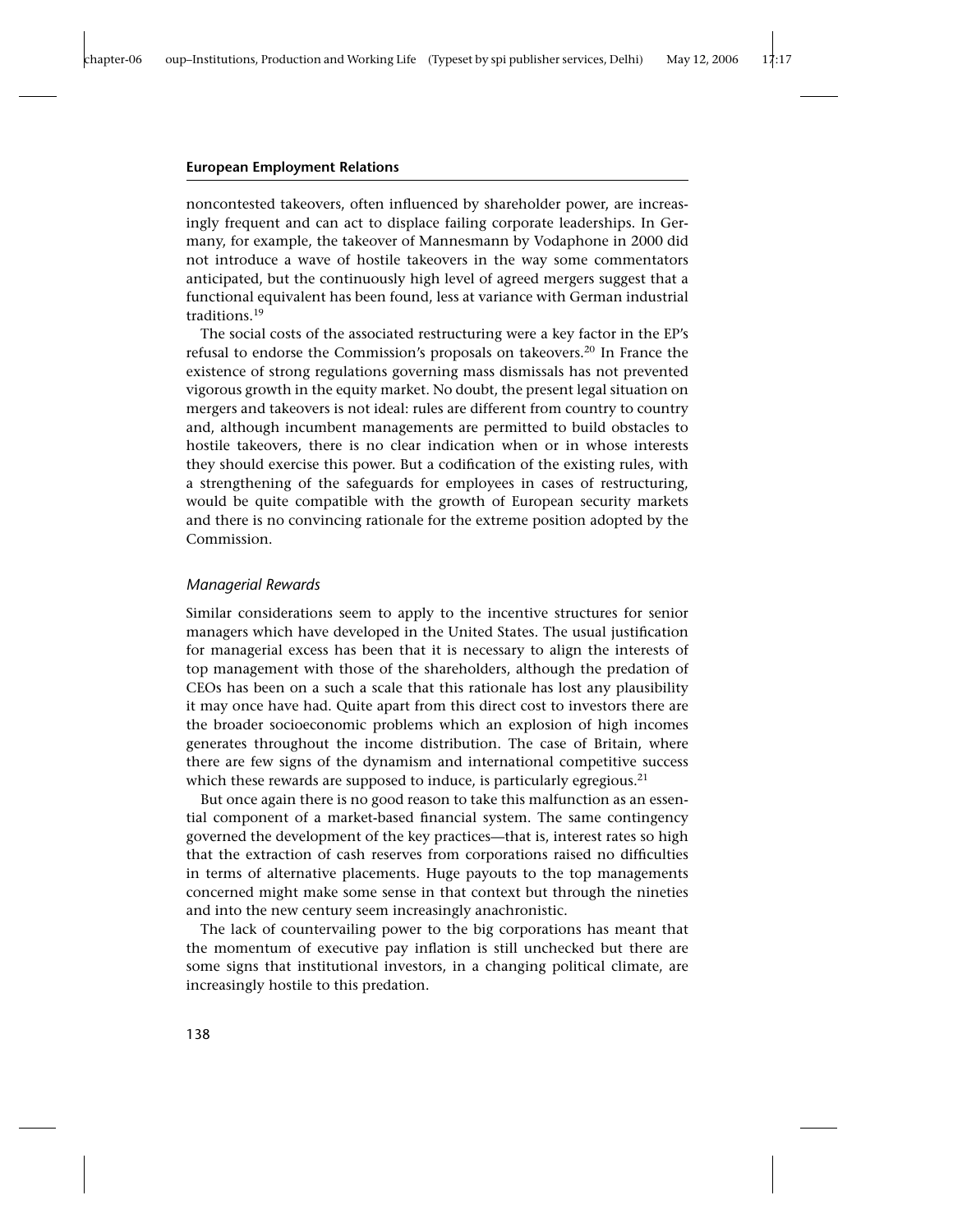The forms of control exercised by institutional investors will never replicate those available to 'inside' investors in the socially embedded financial systems of Germany or Japan in the past but increasingly they do not need to do so. Both parties are increasingly focused on the securities markets. The investors, especially the institutions which now dominate among them, want strong enterprise performance primarily to underpin the quality and the tradability of the securities they hold. Managements want good investor relations to support their share price and to maximize the liquidity premium above the price justified by profits alone. This does not mean that top managements are now in harmonious relations with investors but it does indicate that, as the securities markets become more important to both parties, their conflicts are more constrained by market forces. Of course big gyrations in security prices and unstable expectations among investors will negate this proposition, but one should not take exceptional episodes as typical of the functioning of the markets.

What is being suggested is not that market forces will rein in the explosion of corporate incomes, merely that it is not clear that market forces would prevent social and political forces from doing so. Thus, in this case, as with the codes governing takeovers, the EU may have much more scope than it realizes to challenge the norms and practices of the 'Anglo-Saxon' financial system (for an extended argument around this point see Aglietta and Rébérioux 2005).

## **Corporate Strategies in Germany**

The impact of financial change on the strategies of European business is a vast question, and debates are in an early stage. By far the most developed discussion concerns the impact on large German corporations and this is the only case which will be considered here. However, it is obviously a case of central importance, given the strength of these enterprises and their weight in the eurozone economy.

Until the last ten years, Germany was a paradigmatic example of 'insideinvestor' and bank-based finance. German companies were closely held and not for sale. There were many cross-holdings among financial and industrial companies; these were stable and worked to cement collaboration among the enterprises concerned. The equity market was much smaller than its counterparts in the United States or Britain. Big enterprises were seen, in 'stakeholder' terms, as coalitions of interest in which codetermination laws supported a strong voice for labor.

How extensive are the changes induced in Germany's 'coordinated' market economy by the emergence of an international financial system centered on the security markets? One tends to get conflicting answers, depending on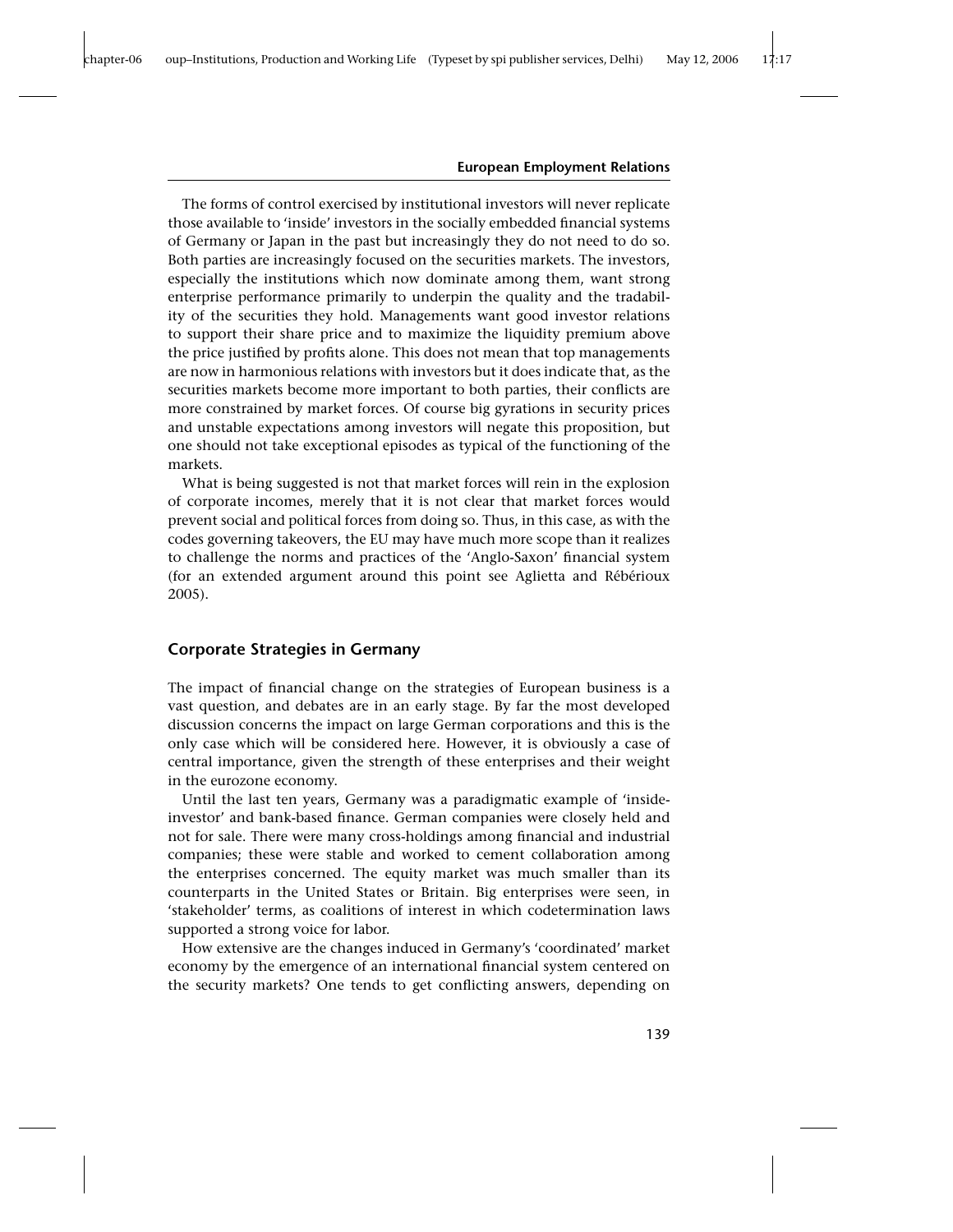whether what is examined is corporate strategy or employment relations. In the first case, the story is one of almost revolutionary reorientation; in the second, more of continuity and stability.

The adoption of shareholder economics by big firms in Germany has been rapid and comprehensive (Streeck and Höpner 2003). A closed system of corporate finance has been opened up to FDI and many companies have actively sought external investors. Legal changes have been introduced to permit the dissolution of cross-holdings among industrial and financial companies. The banks, although they still hold a lot of industrial equity, now tend to see these holdings as portfolios rather than as the support for specific relationships. Profitability metrics, oriented to the equity market, are increasingly deployed within the big firms, both to assess investment projects and to set targets for divisions. A host of other changes, for example, in accounting practices, have been stimulated by the same general shift.<sup>22</sup>

Within the financial sector itself the major banks are pursuing active globalization strategies, and an increasing share of their activities is connected to securities trading. As pointed out above, although the hostile takeover has not been institutionalized in Germany, merger and acquisition activity has grown very rapidly in close correspondence to stock market activity. Longstanding relations between big companies and their suppliers are, if not being dissolved, being placed under considerable pressure. From this point of view the stakeholder enterprises of the past seem to be dead.

A consideration of employment relations, on the other hand, calls this judgment into question. There are certainly unprecedented pressures on the German employment system. Not only have legislative changes reduced the level of social protection, but employers are also seeking to reverse some of the gains, especially on working time, made by the unions in the 1980s and 1990s. The Western employment relations system was never fully established in the Easter *Länder* and smaller companies especially in the East are pulling out of industrywide collective agreements. However, within the large enterprises, employee voice systems and structures of representation are stable (see, e.g. Vitols 2003). They may even be gaining a new importance because the shareholder economy emphasizes the enterprise as against the industry as a locus of decision-making. It certainly does not seem to be the case that *Mitbestimmung* and the high level of employee participation which it promotes are perceived as disqualifying the companies concerned in the securities markets. Indeed, the functional flexibility which depends on these systems is today, as in the past, a source of competitive strength.

Of course, large German enterprises are not the same thing as the German economy. Indeed, the dissociation between the two is certainly widening as the big companies pursue global strategies which many small and medium enterprises cannot imitate. A clear national economic interest then becomes harder to define, for instance because companies with an export orientation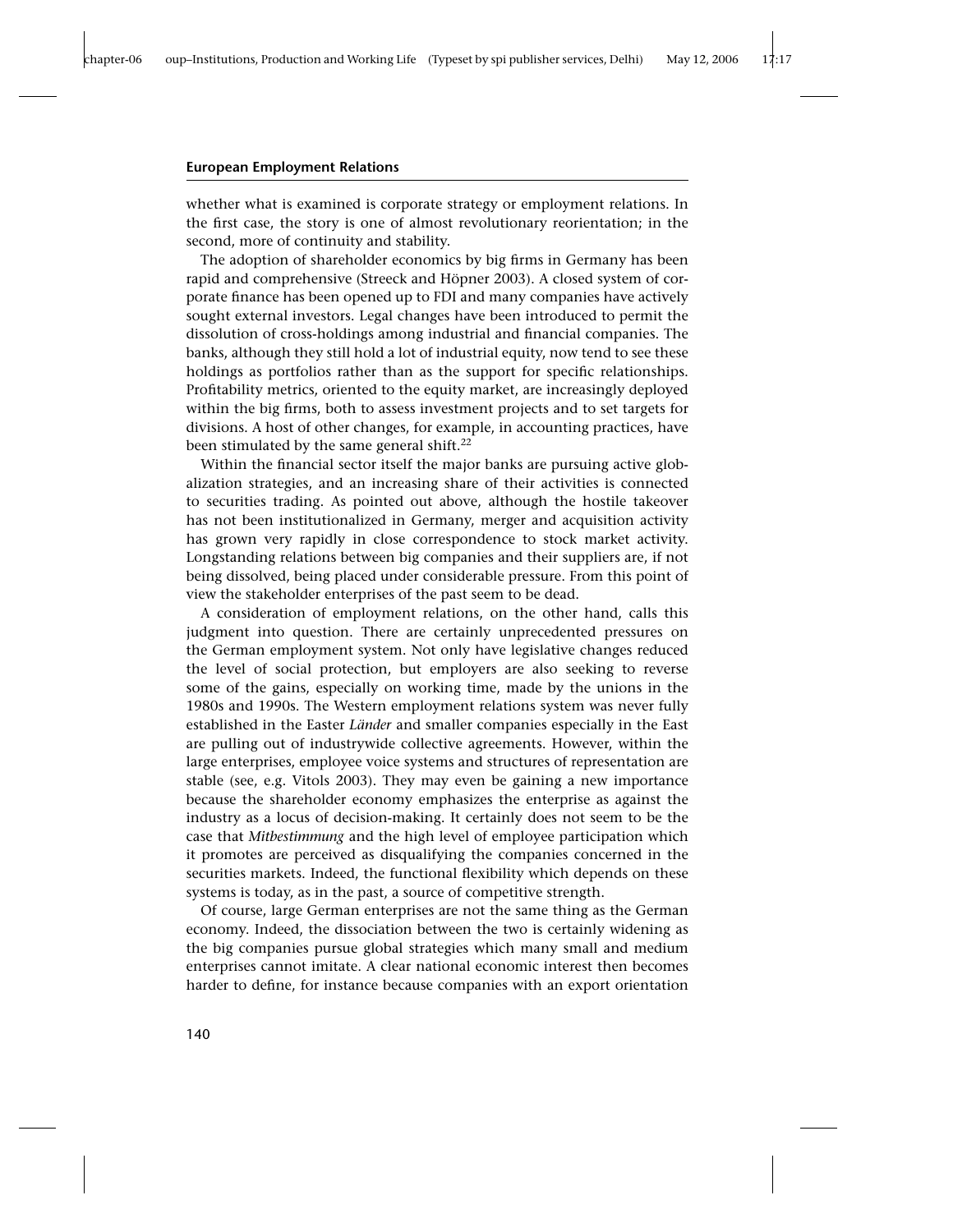have a very different view of developments than companies dependent on the stagnant home market. It may also be the case that it is the smaller enterprises which are adversely affected by the financial changes under way, as they find it harder or more costly to obtain bank credit. It is probably within the *Mittelstand* that one finds the greatest pressures on employment relations. The larger enterprises on the other hand continue to derive enormous competitive advantages from the excellence of their industrial systems although this no longer has the same meaning for the national economy.

The suggestion here is that it may be an error to regard market-based finance as simply working to dissolve all established and socially embedded economic relations. The capital market's demand for transparency implies that the outcome of negotiations within the enterprise should be disclosed to outside investors and the profitability calculations which are intrinsic to the securitybased financial system certainly apply a general test to established relations. However, the continuity and density of localized economic relations, including especially employment relations, are a real factor in the productivity and profitability of enterprises and cannot therefore simply be cast aside by the new financial system.

## **Conclusion**

The general interpretation of 'financialization' in general and 'shareholder value' in particular is probably that they represent the latest wave of a neoliberal strategy which has now dominated European economic policies for more than two decades. This interpretation emphasizes above all the political determinants of economic change. Neoliberalism promotes, in a very selective way, the intensification of market forces in order to achieve specific objectives, such as reversing many of the socioeconomic gains of organized labor. Although an understanding of economic processes is obviously necessary to this view, the key issues are political—how such a strategy is arrived at, how it wins acceptance, how it is implemented.

This interpretation is not wrong. In the present context, for example, the Lisbon agenda of the European Union demonstrates that the rapid transformation of the EU's financial system was a clear choice of Europe's political elite. Their objectives were various but certainly not incompatible with those of neoliberalism and the adulation of the US economy they exhibited was hardly consistent with their professed attachment to the European Social Model.

However, this interpretation, although not wrong, may be incomplete and this is what the present chapter has tried to suggest. Particularly at the international level, we observe a massive growth in the scale and intensity of economic interactions which seems to go well beyond the scope of any of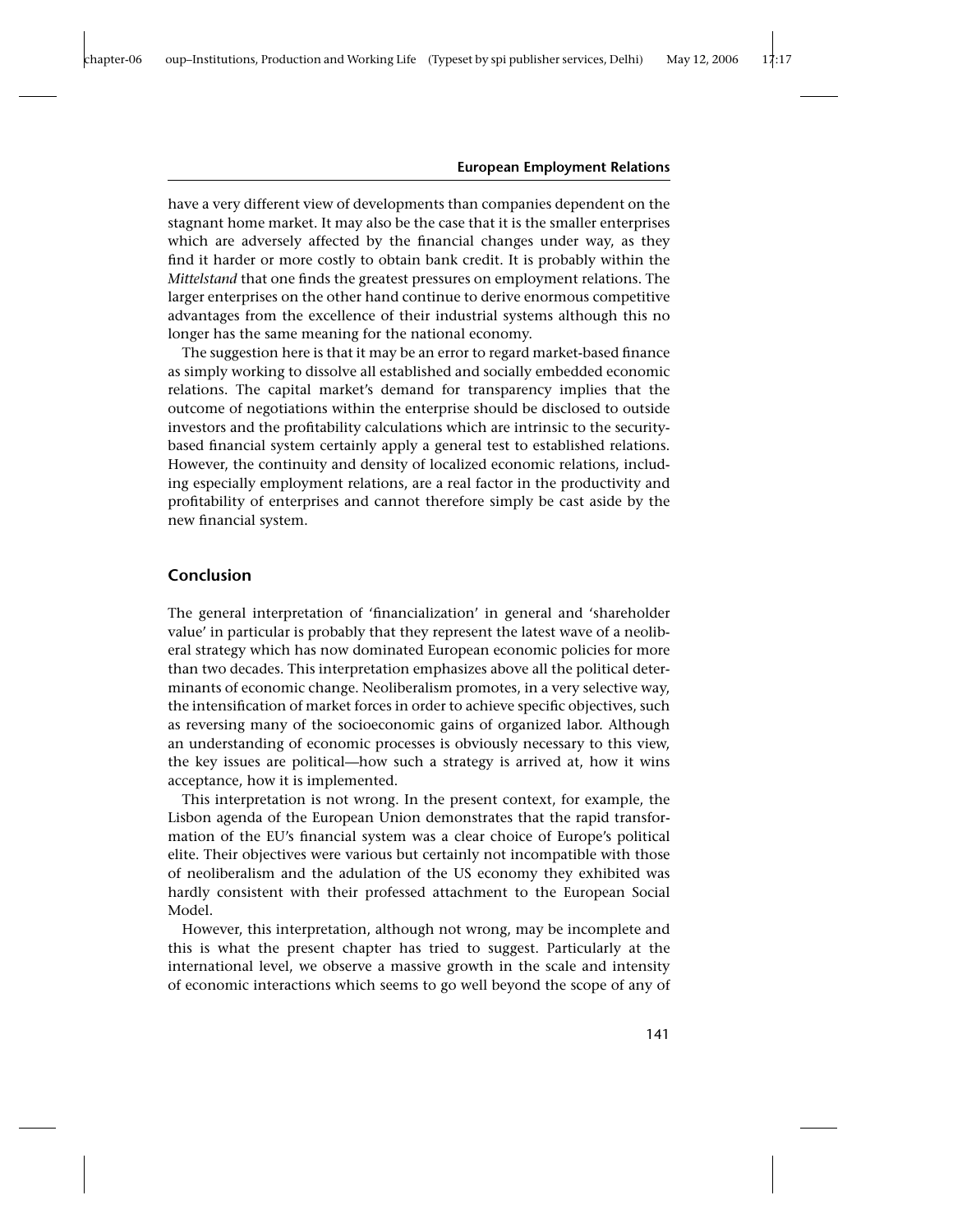the political strategies referred to (Grahl 2005). Indeed, although the opening up of markets to external forces is very frequently part of neoliberal strategies, not all aspects of the global economy are welcome to neoliberals since overwhelming pressures are released in a way which tends to undermine the stable and conservative social order which most of them wish to combine with the market economy.

Many developments in the global economy are the result of basically economic forces and this is true of global finance as well. Indeed, when unrealistic notions about the appropriate scale of the financial sector are discarded, then global finance—in today's world inevitably *market* finance, can be seen to be intrinsic to emerging structures of international trade, international production, and international resource flows.

But, just because there are powerful economic forces working to transform financial systems, it is important to distinguish which features of the transformation are necessary and which are more or less contingent. This involves an assessment of finance in the United States where most of the ongoing changes began. The United States holds this pioneering position because the scale of its continental economy worked to promote deep and liquid financial markets. But this does not mean that financial markets in Europe have to replicate every feature of the US system. On the contrary, if the emerging European system builds in effective measures for the social control of corporate behavior and for the stabilization of investor expectations, then it may be able in some ways to outperform its US rival.

This argument applies to European employment relations. It cannot be denied that financial integration and the dissolution of existing financial structures are often a threat to employee interests. But it is suggested that this threat is not inscribed in financial market relations as such. More ambitious European strategies are possible which would combine the construction of an integrated financial system with effective measures for its social control.

## **References**

Aglietta, M. and Rébérioux, A. (2005). *Corporate Governance Adrift: A Critique of Shareholder Value*. Cheltenham, UK: Edward Elgar.

BIS. (2005). *Triennial Central Bank Survey of Foreign Exchange and Derivatives Market Activity*, www.bis.org

Boyer, R., Dehove, M., and Plihon, D. (2004). *Crises Financières*, rapport du Conseil d'analyse économique, novembre. Paris: La Documentation française.

Brenner, R. (2002). *The Boom and the Bubble: The US in the World Economy.* London: Verso. (2003). 'Towards the Precipice', *London Review of Books*, 25(3), February.

Davis, P. and Steil, B. (2001). *Institutional Investors.* Cambridge, MA: MIT Press.